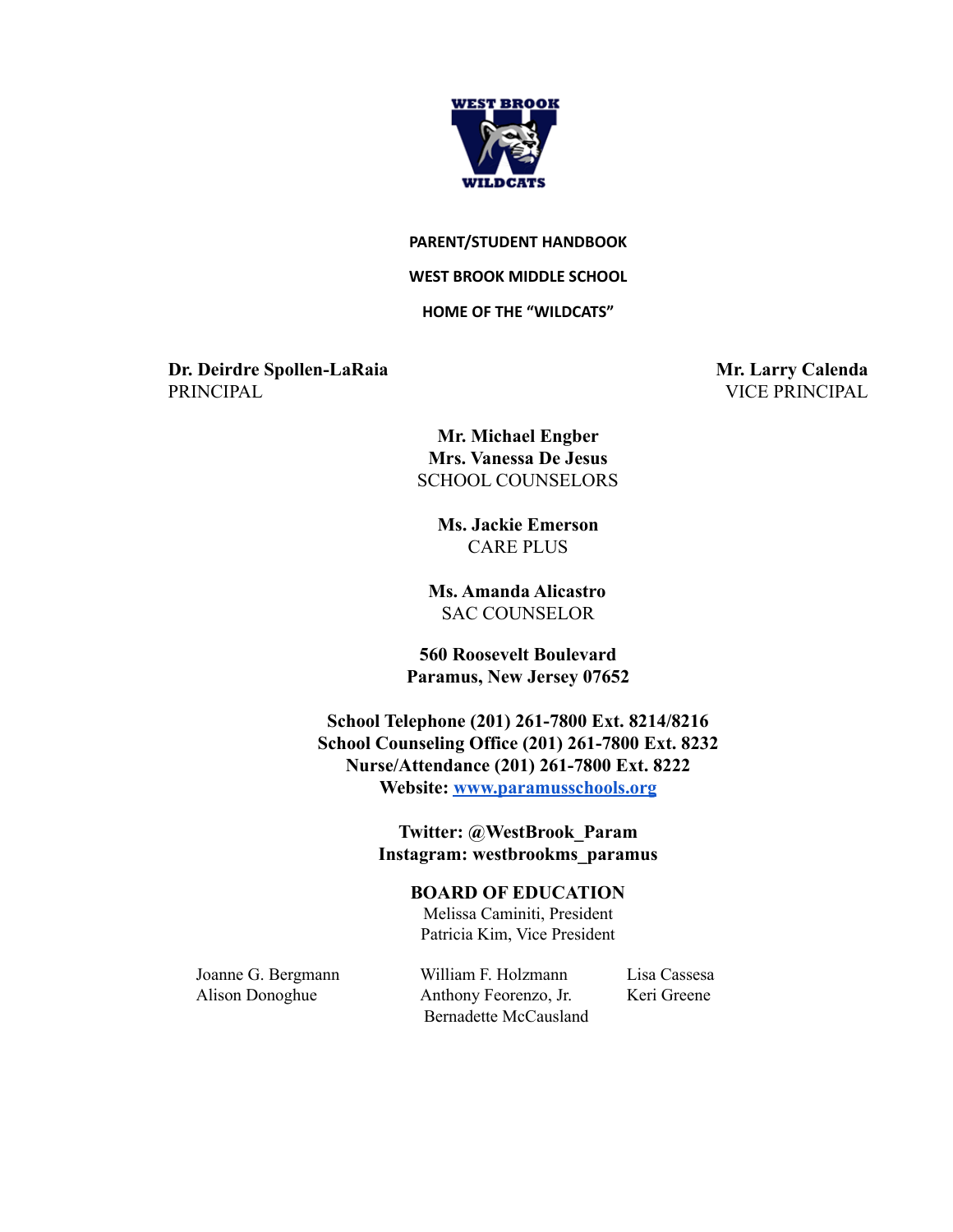# **West Brook Middle School** ~Making Great Choices~ "Be Kind. Be Respectful. Be West Brook."

Welcome to West Brook Middle School. An important part of middle school is understanding our school expectations and your teachers' expectations for the remainder of your time in West Brook Middle School. Consult the student handbook for a detailed description of the "District's Expectations for Student Behavior" as well as on the school's website.

# **West Brook PTA Executive Board**

Elizabeth Demott - President Madiha Raziuddin - Vice President Barbara McQuade - Treasurer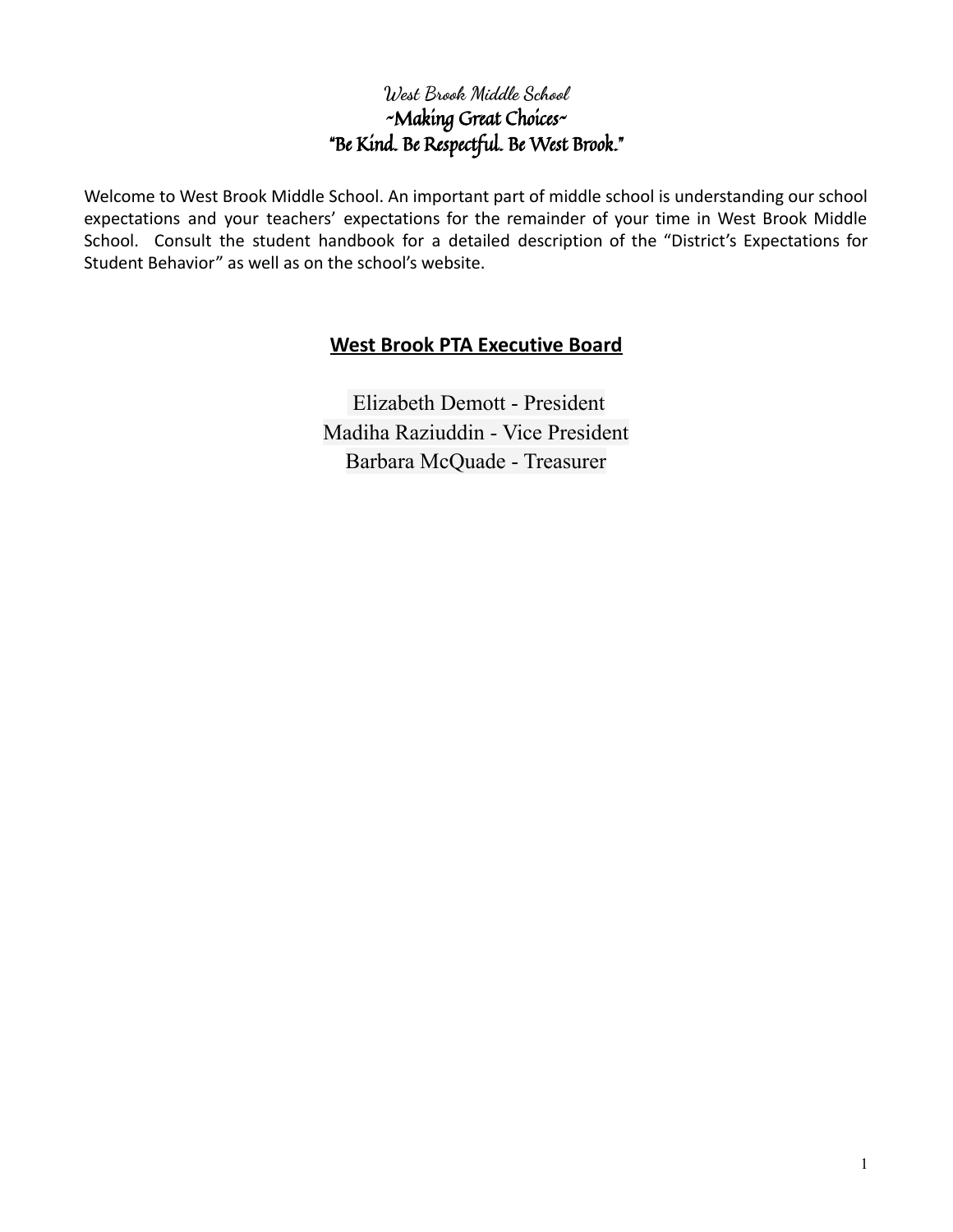| <b>TABLE OF CONTENTS</b>                                                                                               |                  |
|------------------------------------------------------------------------------------------------------------------------|------------------|
| WELCOME/EQUAL ACCESS TO EDUCATIONAL PROGRAMS/PTA MESSAGE<br><b>CALENDAR</b>                                            | $3-4$<br>5       |
| <b>BELL SCHEDULE</b>                                                                                                   | 6                |
| STUDY PROGRAM/HOMEROOM GUIDELINES                                                                                      |                  |
| What Courses Will I Study?                                                                                             | 7                |
| Music Program                                                                                                          | $\boldsymbol{7}$ |
| Physical Education Program/Uniform/Excuses/Lockers/Regulations                                                         | $\tau$           |
| How Will I Be Graded for the Work I Do?                                                                                | $7 - 8$          |
| Middle School Grading Policy/Middle School Participation Rubric                                                        | $8 - 10$         |
| Honor Roll                                                                                                             | 10               |
| What Must I Do to Be Promoted Each Year?                                                                               | 10               |
| What Are the Homework Policies and Guidelines?                                                                         | 10               |
| <b>GENERAL SCHOOL PROCEDURES</b>                                                                                       |                  |
| What Should I Do Before and After School?                                                                              | 11               |
| What Should I Do If I Am Late to School or to Class?                                                                   | 11               |
| What Should I Do If I Am Absent From School?                                                                           | 11               |
| What Should I Do If I Have to Leave School Early?                                                                      | 11               |
| What Is the Policy Concerning Vacations When School is in Session?                                                     | 11               |
| What Is the Board of Education Policy on School Attendance?<br>What Should I Do If I Must Leave the Room During Class? | 12<br>12         |
| When May I Leave School Grounds?                                                                                       | 12               |
| What Should I Do If I Am Moving to Another School?                                                                     | 12               |
| What Special Rules Are There for Visitors to Our School?                                                               | 12               |
| What Should I Know About Smoking?                                                                                      | 13               |
| Interruption of Classes                                                                                                | 13               |
| How Will I Know if School Is Closed Or If There Is a Delayed Opening?                                                  | 13               |
| <b>SCHOOL SERVICES</b>                                                                                                 |                  |
| Where Can I Go if I Need to Call Home?                                                                                 | 13               |
| Who Can Help with a Personal Problem?                                                                                  | 13               |
| Where Can I Go When I Am Not Feeling Well?                                                                             | 13               |
| Are There Special Help Periods?                                                                                        | 13               |
| How Will I Know About School Events?                                                                                   | 13               |
| What Shall I Do With My Bicycle When I Ride it to School?                                                              | 13               |
| What Can I Do if I Lose Something?                                                                                     | 13               |
| Where Can I Store My Books When I Am Not Using Them?<br>Where and When Can I Get Material for Reports and Lessons?     | 13<br>14         |
| What Are the Procedures for Using the Media Center and Borrowing Library Materials?                                    | 14               |
| What Student Activities and Transportation Services Are Provided?                                                      | 14               |
| <b>EXPECTATIONS OF STUDENT BEHAVIOR</b>                                                                                |                  |
| Pledge and Core Expectations                                                                                           | 15               |
| Be Prepared Physically and Mentally for Learning                                                                       | 15               |
| Demonstrate Respect for People and Property                                                                            | 15               |
| Take Responsibility for Your Own Behavior and Learning                                                                 | 15               |
| School Counseling Program                                                                                              | 16               |
| Meet Unique Requirements of Each Class                                                                                 | 16               |
| Communicate Regularly With Your Parents and School Personnel                                                           | 16               |
| Guidelines for Expected Behavior in Specific Situations/Areas of the School                                            | $16 - 18$        |
| Personal Appearance                                                                                                    | 18               |
| <b>Student Suspension</b>                                                                                              | 19               |
| Board of Education Policy<br>Intimidation/Bullying/Harassment                                                          | 20<br>20-21      |
| <b>CODE OF CONDUCT</b>                                                                                                 | $21 - 25$        |
|                                                                                                                        |                  |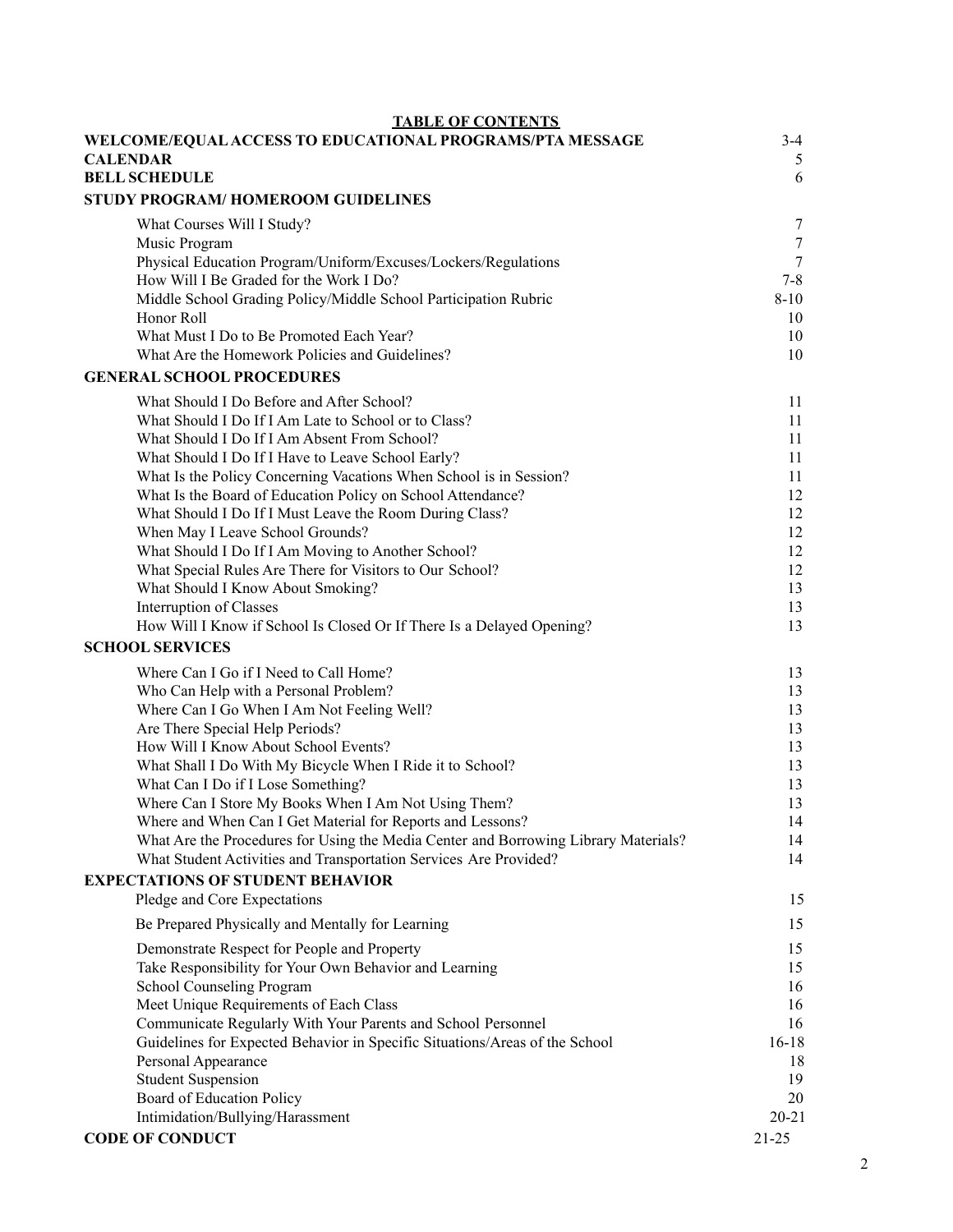### **MESSAGE FROM OUR BUILDING LEADERS**

*No act of kindness, no matter how small, is ever wasted.* -Aesop

Dear West Brook Families & Students,

We are excited to welcome you to West Brook Middle School for the 2021-2022 school year!

This handbook has been designed to provide basic information about West Brook Middle School. We hope that it will serve as a guide in answering many of the questions you may have about our policies and school procedures.

At West Brook, we are dedicated to expanding your child's horizons, focusing on academic excellence, and building strong character. Our mission is to support our students in responding to challenges, encouraging and inspiring them to reach their potential, and encouraging our students to be problem-solvers, and critical thinkers. We encourage on-going communication between home and school, so we may work collaboratively to meet the needs of your children. We promote the building of those partnerships between parents, teachers and staff, and students because we realize the middle school years are a combination of learning, social engagement, and personal discovery.

As you move through West Brook Middle School, you will experience strong student advocacy programs, diverse teaching styles, varied assessments to accommodate learning styles, and academic teams to monitor your child's progress in their academic courses. We encourage all families to be active and involved in their child's learning. Join the PTA, volunteer for extracurricular or community building events!

We are positive that this will be a productive school year for you and your child. Remember our motto in all that you do, "Be Kind, Be Respectful...Be West Brook." Remember that you have the power to make great choices and choose kindness. In the words of Henry Ford, coming together is a beginning; keeping together is progress; working together is success. We look forward to working together this school year to ensure your child's success!

Yours in Education,

Dr. Deirdre Spollen-LaRaia Mr. Larry Calenda Principal Vice Principal Vice Principal Vice Principal Vice Principal Vice Principal Vice Principal Vice Principal Vice Principal Vice Principal Vice Principal Vice Principal Vice Principal Vice Principal Vice Principal Vi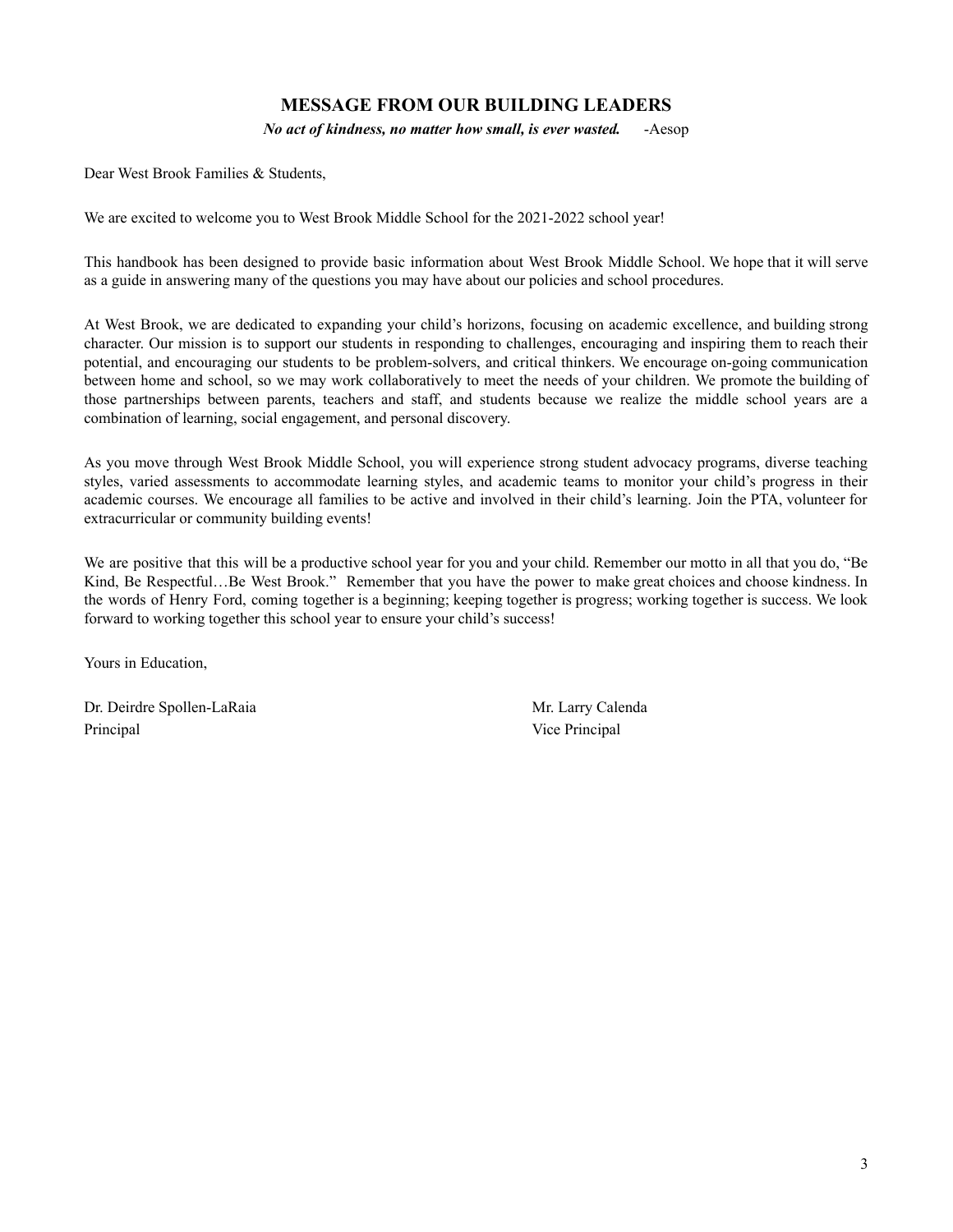#### **EQUALACCESS TO EDUCATIONAL PROGRAMS AND ACTIVITIES**

It is the policy of Paramus Public Schools not to discriminate in its education programs, activities, employment practices, or admission policies on the basis of race, color, national origin, sex, or handicap.

Inquiries regarding affirmative action and employment practices may be directed to the Director of Human Resources, at 201-261-7800, ext. 3005, or Mr. Larry Calenda, Vice Principal of West Brook Middle School, at 201-261-7800 ext. 8214.

Inquiries regarding compliance with Title IX, affirmative action or educational practices may be directed to the, Assistant Superintendent, at 201-261-7800, ext. 3040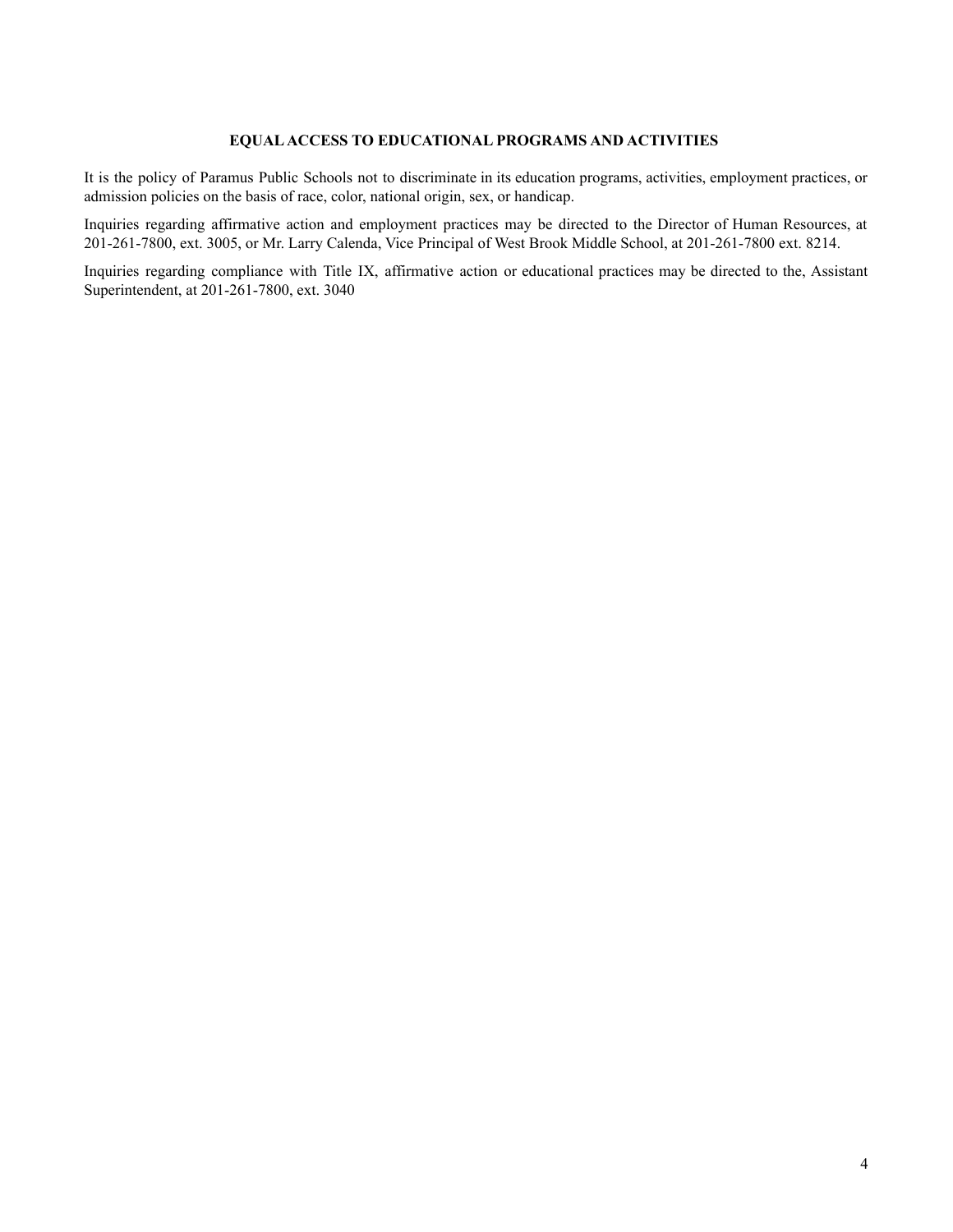# **2021-2022 A/B DAY CALENDAR**

|    | <b>SEPTEMBER 2021</b> |      |      |      |      |    |  |
|----|-----------------------|------|------|------|------|----|--|
|    | M                     |      | W    |      | F    |    |  |
|    |                       |      |      |      |      |    |  |
|    | 6                     |      | 8    | 9/A  | 10/B | 11 |  |
| 12 | 13/A                  | 14/B | 15/A | 16   | 17/B | 18 |  |
| 19 | 20/A                  | 21/B | 22/A | 23/B | 24/A | 25 |  |
| 26 | 27/B                  | 28/A | 29/B | 30/A |      |    |  |

| <b>FEBRUARY 2022</b>                         |      |      |      |      |      |    |  |  |
|----------------------------------------------|------|------|------|------|------|----|--|--|
| <b>S</b>                                     | M    |      | W    |      |      |    |  |  |
|                                              |      | 1/A  | 2/B  | 3/A  | 4/B  | 5  |  |  |
| 6                                            | 7/A  | 8/B  | 9/A  | 10/B | 11/A | 12 |  |  |
| 13                                           | 14/B | 15/A | 16/B | 17/A | 18   | 19 |  |  |
| 24/A<br>23/B<br>25/B<br>22<br>20<br>21<br>26 |      |      |      |      |      |    |  |  |
| 27                                           | 28/A |      |      |      |      |    |  |  |

|    | <b>OCTOBER 2021</b> |      |      |      |      |              |  |
|----|---------------------|------|------|------|------|--------------|--|
| S  | M                   |      | W    |      |      | S            |  |
|    |                     |      |      |      | 1/B  | $\mathbf{2}$ |  |
| 3  | 4/A                 | 5/B  | 6/A  | 7/B  | 8/A  | 9            |  |
| 10 | 11/B                | 12/A | 13/B | 14/A | 15/B | 16           |  |
| 17 | 18/A                | 19/B | 20/A | 21/B | 22/A | 23           |  |
| 24 | 25/B                | 26/A | 27/B | 28/A | 29/B | 30           |  |

|    | <b>MARCH 2022</b> |      |      |      |      |    |  |
|----|-------------------|------|------|------|------|----|--|
| S  | M                 |      | W    |      |      |    |  |
|    |                   | 1/B  | 2/A  | 3/B  | 4/A  |    |  |
| 6  | 7/B               | 8/A  | 9/B  | 10/A | 11/B | 12 |  |
| 13 | 14/A              | 15/B | 16/A | 17/B | 18/A | 19 |  |
| 20 | 21/B              | 22/A | 23/B | 24/A | 25/B | 26 |  |
| 27 | 28/A              | 29/B | 30/A | 31/B |      |    |  |

| <b>NOVEMBER 2021</b> |      |      |      |      |      |    |
|----------------------|------|------|------|------|------|----|
|                      | M    |      | W    |      |      |    |
| 31                   | 1/A  | 2    | 3/B  | 4    |      | 6  |
|                      | 8/A  | 9/B  | 10/A | 11/B | 12/A | 13 |
| 14                   | 15/B | 16/A | 17/B | 18/A | 19/B | 20 |
| 21                   | 22/A | 23/B | 24/A | 25   | 26   | 27 |
| 28                   | 29/B | 30/A |      |      |      |    |

| <b>DECEMBER 2021</b>                           |      |      |      |      |      |    |  |
|------------------------------------------------|------|------|------|------|------|----|--|
| S                                              | M    |      | W    |      |      | S  |  |
|                                                |      |      | 1/B  | 2/A  | 3/B  | 4  |  |
| 5                                              | 6/A  | 7/B  | 8/A  | 9/B  | 10/A | 11 |  |
| 12                                             | 13/B | 14/A | 15/B | 16/A | 17/B | 18 |  |
| 20/A<br>22/A<br>23/B<br>21/B<br>25<br>19<br>24 |      |      |      |      |      |    |  |
| 26                                             | 27   | 28   | 29   | 30   | 31   |    |  |

|                | <b>JANUARY 2022</b> |      |      |      |      |    |
|----------------|---------------------|------|------|------|------|----|
| S              | M                   |      | W    |      | F    |    |
|                |                     |      |      |      |      |    |
| $\overline{2}$ | 3/A                 | 4/B  | 5/A  | 6/B  | 7/A  | 8  |
| 9              | 10/B                | 11/A | 12/B | 13/A | 14/B | 15 |
| 16             | 17                  | 18/A | 19/B | 20/A | 21/B | 22 |
| 23             | 24/A                | 25/B | 26/A | 27/B | 28/A | 29 |
| 30             | 31/B                |      |      |      |      |    |

|                                                  |      |      | <b>APRIL 2022</b> |      |      |              |  |
|--------------------------------------------------|------|------|-------------------|------|------|--------------|--|
| S                                                | M    |      | W                 |      |      |              |  |
|                                                  |      |      |                   |      | 1/A  | $\mathbf{2}$ |  |
| 3                                                | 4/B  | 5/A  | 6/B               | 7/A  | 8/B  | 9            |  |
| 10                                               | 11   | 12   | 13                | 14   | 15   | 16           |  |
| 18/A<br>21/B<br>20/A<br>19/B<br>22/A<br>17<br>23 |      |      |                   |      |      |              |  |
| 24                                               | 25/B | 26/A | 27/B              | 28/A | 29/B | 30           |  |

|    | <b>MAY 2022</b> |      |      |      |      |    |
|----|-----------------|------|------|------|------|----|
| S  | M               |      | W    |      |      |    |
|    | 2/A             | 3/B  | 4/A  | 5/B  | 6/A  |    |
| 8  | 9/B             | 10/A | 11/B | 12/A | 13/B | 14 |
| 15 | 16/A            | 17/B | 18/A | 19/B | 20/A | 21 |
| 22 | 23/B            | 24/A | 25/B | 26/A | 27/B | 28 |
| 29 | 30              | 31/A |      |      |      |    |

|    | <b>IUNE 2022</b>  |      |      |      |      |    |  |
|----|-------------------|------|------|------|------|----|--|
|    | M                 |      | W    |      |      |    |  |
|    | 3/B<br>2/A<br>1/B |      |      |      |      |    |  |
| 5  | 6/A               | 7/B  | 8/A  | 9/B  | 10/A | 11 |  |
| 12 | 13/B              | 14/A | 15/B | 16/A | 17/B | 18 |  |
| 19 | 20/A              | 21/B | 22/A | 23/B | 24   | 25 |  |

| <b>MINIMUM</b><br><b>DAY</b>   | <b>School Opens</b><br>Sept. 9<br>Sept. 16 School Closed-Yom Kippur<br><b>Back-to-School Night</b><br>Oct. 5                            | Jan. 17 School Closed<br><b>Martin Luther King Day</b> | <b>School Closed</b><br>May 30<br><b>Memorial Day</b>                                                                                                                                     |
|--------------------------------|-----------------------------------------------------------------------------------------------------------------------------------------|--------------------------------------------------------|-------------------------------------------------------------------------------------------------------------------------------------------------------------------------------------------|
|                                | Nov. 2 - School Closed-Election Day<br>Nov. 4&5 - School Closed-NJEA Conv.<br>Nov. 24 - Minimum Day<br>Nov. 25&26 - Thanksgiving Recess | February 18-22 February Break                          | <b>June 8 - School Closed Elections</b><br>June 21-23 Minimum Day<br>Commencement<br>June 22                                                                                              |
| <b>SCHOOL</b><br><b>CLOSED</b> | Dec. 24-Jan. 2 - Winter Recess<br>Jan. 3 - School Reopens                                                                               | April 11-15 SchoolClosed-<br><b>Spring Recess</b>      | <b>Marking Period End Dates:</b><br>MP1 - November 16-Interims Oct. 18<br>MP2- January 28th - Interims Dec. 17<br>MP3 - April 8th - Interims March 7<br>MP4 - June 23rd - Interims May 12 |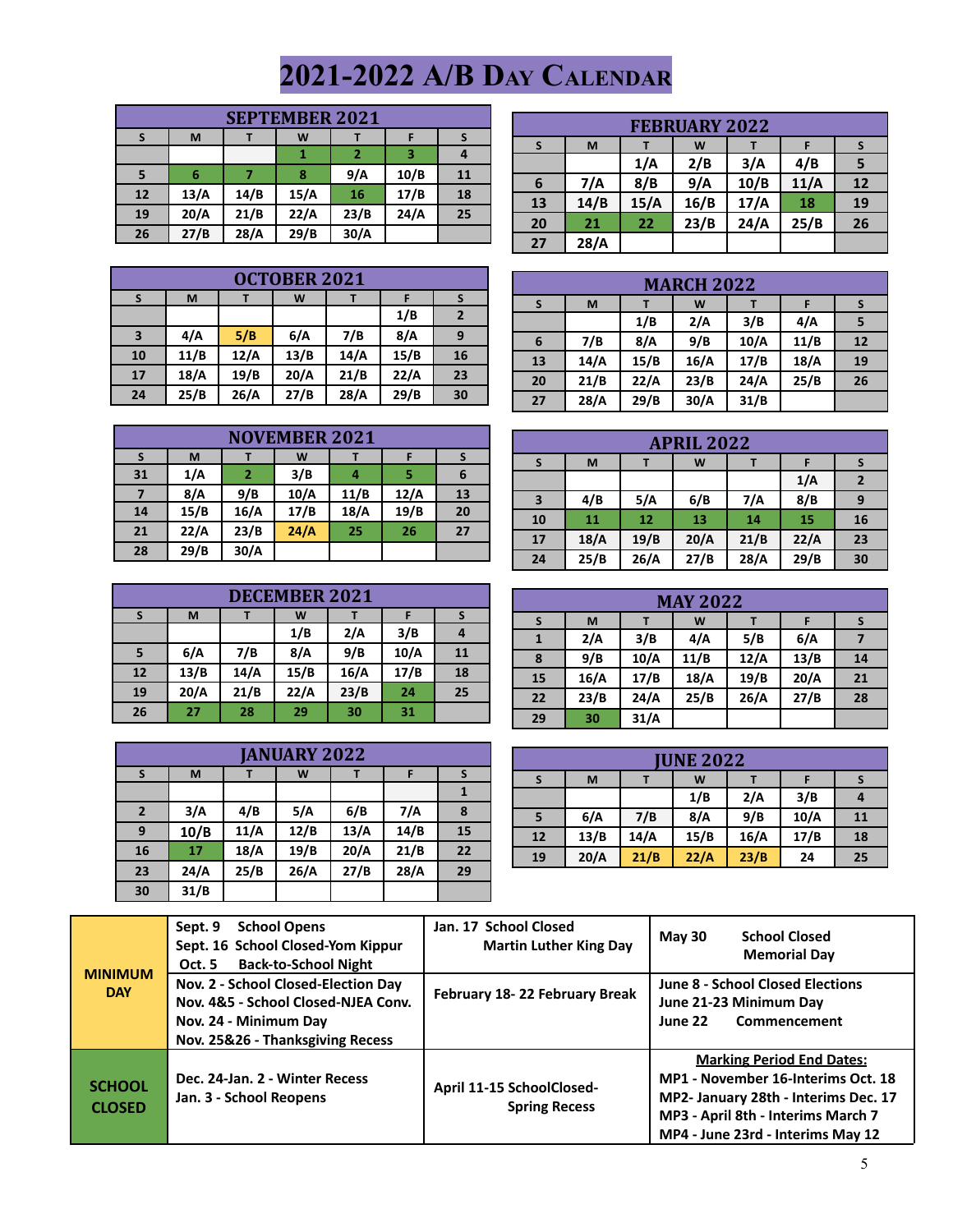| <b>Opening Bell</b>   | 7:45 AM          |
|-----------------------|------------------|
| <b>Homeroom Bell</b>  | 7:55 AM          |
| <b>Tardy Bell</b>     | 8:00 AM          |
| <b>Dismissal Bell</b> | 2:30 PM          |
| Homeroom              | $8:00 - 8:12 AM$ |

| Team 5A  |                 | Team 5B & 5C |                 | Team 6A  |                 | Team 6B  |                 |
|----------|-----------------|--------------|-----------------|----------|-----------------|----------|-----------------|
| Period 1 | $8:15-9:12$     | Period 1     | $8:15-9:12$     | Period 1 | $8:15-9:12$     | Period 1 | $8:15-9:12$     |
| Period 2 | $9:15-10:12$    | Period 2     | $9:15-10:12$    | Period 2 | $9:15-10:12$    | Period 2 | $9:15-10:12$    |
| Period 3 | $10:15 - 11:12$ | Period 3     | $10:15 - 11:12$ | Period 3 | $10:15 - 11:00$ | Period 3 | $10:15 - 11:00$ |
| Period 4 | $11:15-12:00$   | Period 4     | $11:15 - 12:00$ | Period 4 | $11:03-12:00$   | Period 4 | $11:03-12:00$   |
| Period 5 | $12:03 - 12:30$ | Period 5     | $12:03 - 12:45$ | Period 5 | $12:03-1:00$    | Period 5 | $12:03-1:00$    |
| Period 6 | $12:33 - 1:15$  | Period 6     | $12:48-1:30$    | Period 6 | $1:03 - 2:00$   | Period 6 | $1:03-1:30$     |
| Period 7 | $1:18-2:00$     | Period 7     | $1:33-2:00$     | Period 7 | $2:03 - 2:30$   | Period 7 | $1:33-2:30$     |
| Period 8 | $2:03 - 2:30$   | Period 8     | $2:03 - 2:30$   |          |                 |          |                 |

|          | Team 7A         |          | Team 7B         |  | Team 8A & 8B |                 |  |
|----------|-----------------|----------|-----------------|--|--------------|-----------------|--|
| Period 1 | $8:15-9:12$     | Period 1 | $8:15-9:12$     |  | Period 1     | $8:15 - 8:57$   |  |
| Period 2 | $9:15-9:42$     | Period 2 | $9:15-10:12$    |  | Period 2     | $9:00 - 9:57$   |  |
| Period 3 | $9:45 - 10:42$  | Period 3 | $10:15 - 10:42$ |  | Period 3     | $10:00 - 10:57$ |  |
| Period 4 | $10:45-11:30$   | Period 4 | $10:45-11:30$   |  | Period 4     | $11:00-11:57$   |  |
| Period 5 | $11:33 - 12:30$ | Period 5 | $11:33-12:30$   |  | Period 5     | $12:00 - 12:30$ |  |
| Period 6 | $12:33-1:30$    | Period 6 | $12:33-1:30$    |  | Period 6     | $12:33-1:30$    |  |
| Period 7 | $1:33 - 2:30$   | Period 7 | $1:33-2:30$     |  | Period 7     | $1:33-2:30$     |  |

| <b>Minimum Day Schedule</b>         |               |  |  |  |
|-------------------------------------|---------------|--|--|--|
| Grade 5/Grade 6/Grade 7/Grade 8     | Time          |  |  |  |
| Homeroom                            | $8:00 - 8:12$ |  |  |  |
| Period 1                            | $8:15 - 8:52$ |  |  |  |
| Period 2                            | 8:55-9:32     |  |  |  |
| Period 3/Period 4/Period 3/Period 4 | $9:35-10:12$  |  |  |  |
| Period 5/Period 5/Period 5/Period 3 | $10:15-10:52$ |  |  |  |
| Period 6                            | $10:55-11:32$ |  |  |  |
| Period 7                            | $11:35-12:12$ |  |  |  |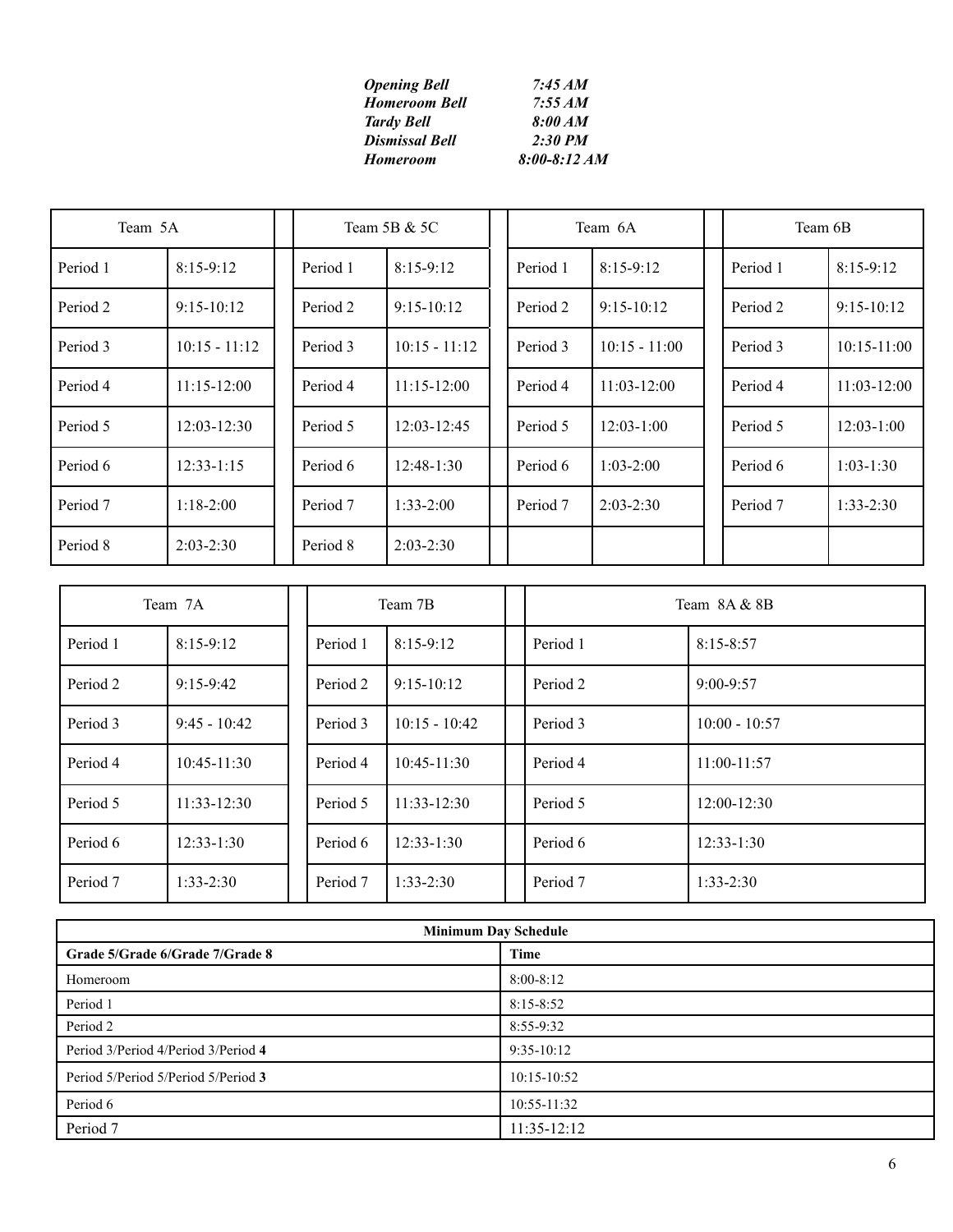# **STUDY PROGRAM**

#### **WHAT COURSES WILL I STUDY?**

All students in grades 5-8 will study the following subjects: Language Arts Literacy, Mathematics, Science, Social Studies, Physical Education and Health, Enrichment, and World Language (Spanish for grades 5-7 and choice of Spanish, German, or Italian in grade 8). A cycle of the Exploratory Areas, each for one marking period, is required in grades 5-8: Art, Music, 21st Century Digital Skills and S.T.E.M.

#### **MUSIC PROGRAM**

Students have the unique opportunity to be a member of the West Brook Orchestra, Chorus, and Band as well as String Ensemble, Flute Ensemble, and Jazz Band. By choosing one or more of these performing groups, you will be exposed to the sounds of the string, woodwind, brass or percussion instruments. Instrumental music lessons for all grade levels will be given once a week on a rotating schedule for those students enrolled in music programs.

#### **PHYSICAL EDUCATION**

Physical education, along with your other subjects, will be an important part of your daily schedule. All students will be scheduled for a number of periods of physical education each week. State law requires that every student take physical education. In addition to the regular program, there are many after-school activities available as clubs or intramurals. These are explained in the handbook section entitled "Student Activities." **Note that if you are excused from physical education, you are not permitted to participate in a related club or intramural activity after school that day.**

#### **PHYSICAL EDUCATION UNIFORM**

The Paramus Board of Education regulation makes it mandatory that all pupils must wear proper physical education apparel. Appropriate physical education clothing shall be dark blue gym-type shorts, white, gray, or blue T-shirts, sneakers, and/or sweat suits. Students may not participate in street clothing. The physical education department sells proper physical education clothing in September.

#### **PHYSICAL EDUCATION EXCUSES**

A parent's note is sufficient to excuse you from physical education for one to two days. After that, a doctor's note which includes the length of time to be excused should be turned in to the nurse. An alternate assignment will be provided for the excused period of time. A doctor's note is needed to return to physical education class. All students with gym excuses (notes from home or from a doctor) should report to the nurse before school begins. Any student without a note is expected to dress for class. **Students not prepared for gym will lose points towards their grade according to the grading policy. PHYSICAL EDUCATION LOCKERS**

All students are responsible for the security of their own belongings in the locker rooms. Each student will be assigned a locker by the teacher in the appropriate locker room. Locks will be provided to each student. Only school locks will be used to secure locker contents. Teachers, administration and office staff will securely maintain locker assignments and combinations. Lockers are not to be shared with anyone.

#### **PHYSICAL EDUCATION REGULATIONS**

- 1. Street shoes are not permitted on the gymnasium floors during or after school hours.
- 2. For safety reasons, no jewelry will be permitted in the gym class.
- 3. All gym clothing should be laundered weekly.
- 4. Any student excused or unprepared for gym class cannot participate in after school sports activities for that day.
- 5. Students are not to use any equipment in the gym without the permission of the teacher.

#### **HOW WILL I BE GRADED FOR THE WORK I DO?**

Every effort is made to report the individual progress of each student fairly and accurately. Pupil's academic progress will be measured by homework, tests and quizzes, class participation and other evaluative methods. Report cards are issued four times a year in November, February, April and June. Progress reports are sent mid marking period. Parent conferences will be scheduled in the fall.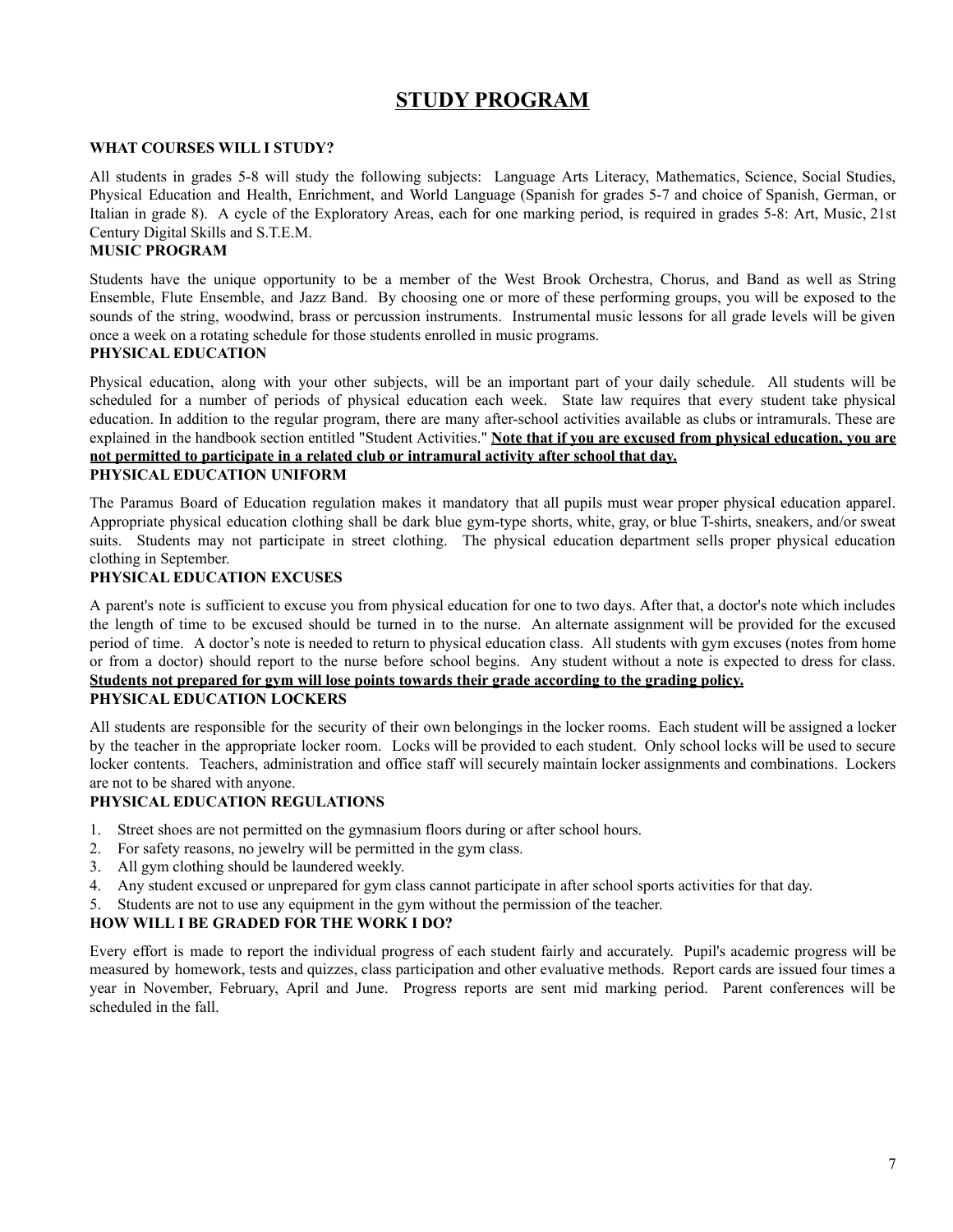The marking system is based upon the following:

| $A+$ | 97-100 | А | 93-96      | А- | 90-92                 |
|------|--------|---|------------|----|-----------------------|
| $B+$ | 87-89  | В | 83-86      | В- | 80-82                 |
| $C+$ | 77-79  |   | 73-76      | С- | 70-72                 |
| $D+$ | 67-69  | D | 65-66      | F  | Below 65/Fail         |
| P    | Pass   |   | Incomplete | МE | <b>Medical Excuse</b> |

A failing grade for the quarter in any subject will result in the student forfeiting the privilege of participating in co-curricular activities and special events for that particular quarter.

#### **MIDDLE SCHOOL GRADING POLICY**

#### \*\*\* In 8th grade classes where a final exam is given, the exam will count for 10% of the grade. \*\*\*

#### **In the area of World Language Grade 5-7:**

- **●** Homework 15%
- Classwork/Participation 35%
- Assessments 50%

#### **Grade 8:**

- Assessments (test, quizzes, projects) 70%
- Class participation 20%
- Homework/Classwork 10%

#### **In the area of Language Arts, grades 5-8:**

- Process 75%
- Product 25%
- **In the area of Math, grades 5-8:**
- $\bullet$  Tests 40%
- Quizzes and Independent Classwork 30%
- Classwork and Participation 15%
- Homework 15%

#### **In the area of Science, grades 5-8:**

- $\bullet$  Tests 40%
- Quizzes/Classwork 35%
- Participation/Preparation 10%
- Homework 15%

#### **In the area of Social Studies, grades 5-8:**

- $\bullet$  Tests 40%
- Quizzes 30%
- Participation 10%
- Homework/Classwork 20%

#### **Visual Arts grades 5-8:**

- Art Work, Individual and Group/Projects 50%
- Classwork/Written Work/Quizzes/Assessments 25%
- Class Preparation and Class Participation 25%
- The Visual Arts will follow the Middle School's class participation rubric. Class participation will include "proper and effective use of materials"

#### **STEM grades 5-8:**

- Process 70%
- Product 30%
- **21 st Century Digital Skills in grades 5-8:**
- 80% Projects
- 20% Class Participation
- **General Music in grades 5-8:**
- Written Work 50%
- Class Participation 50%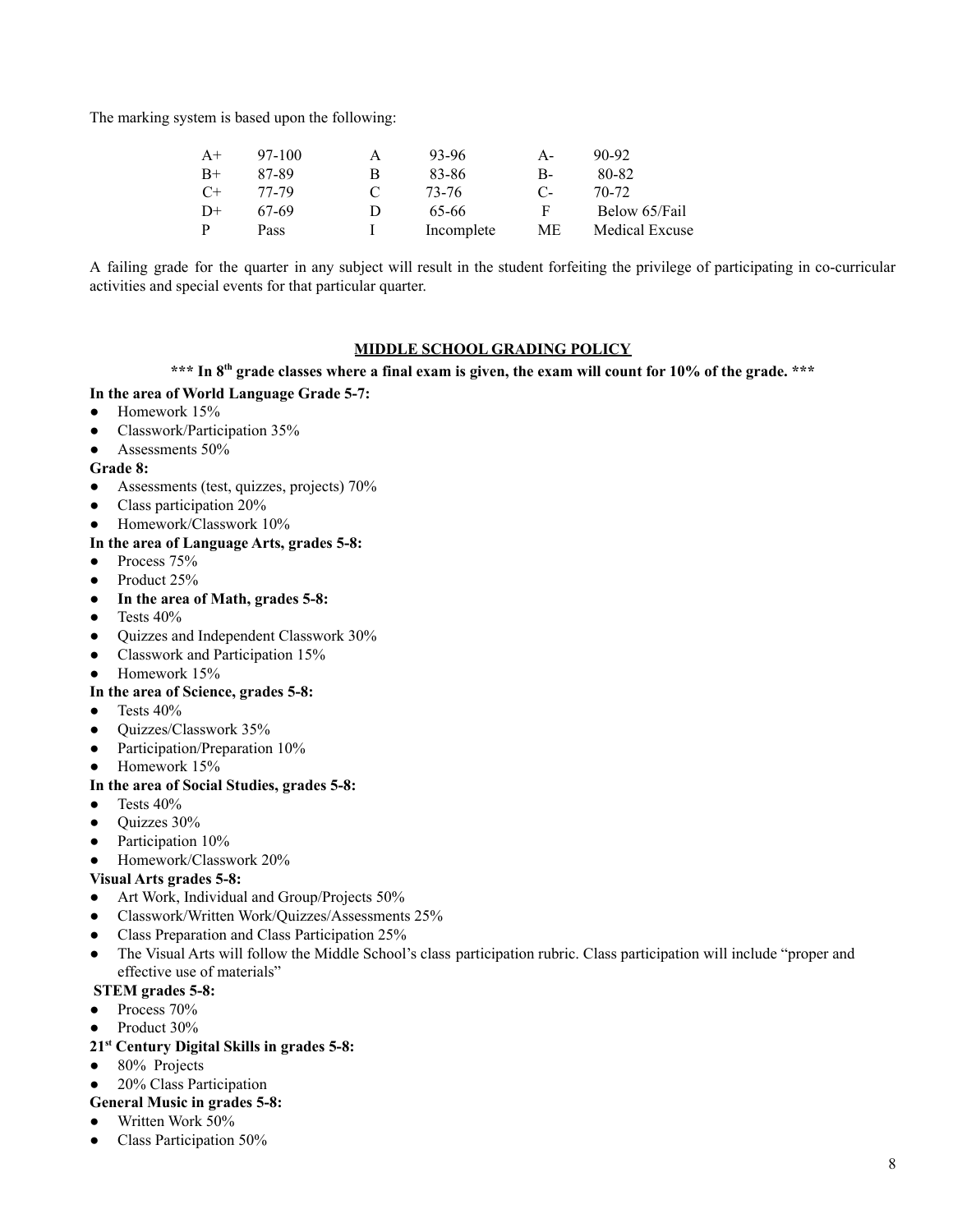#### **Band/Orchestra**

- 50% Preparation and participation for ensemble, including performances
- 25% Tests/Quizzes/Homework
- 25% Participation/Preparation for group lessons

#### **Chorus**

- 75% Preparation and participation for chorus, including performances
- 25% Tests/Quizzes/ Homework

#### **Theater in grades 6-7:**

- Rehearsal 20%
- Participation 30%
- Performance 30%
- $\bullet$  Feedback 20%

#### **Dance in grade 7:**

- Class participation/classwork 60%
- Written Work 20%
- Assessment/quizzes 20%

### **Physical Education in grades 5-8:**

- Daily participation 60%. Each student starts with 60 pts.
- Daily preparation 20%. Each student starts with 20pts.
- Skill tests/Written tests 20%. 20 pts to be earned.
	- a. Unacceptable locker room behavior.  $(-5 \text{ to } -10)$
	- b. Not dressed properly: shorts, sweatpants, T shirt, sneakers (-3) jewelry, gum (-1)
	- c. Not active as soon as they enter the gym (-1)
	- d. Does not participate to the best of their ability
		- 1. In Warm Ups (-2 to -5)
		- 2. In Activities (-2 to -5)
	- e. Is late for class (unexcused) (-2)
	- f. Inappropriate use of equipment (-2 to -10)
	- g. Displays of unacceptable behavior
		- 1. Language (-5)
		- 2. Sportsmanship (-5)
		- 3. Inappropriate contact with other students (-5 to -10)

Students can request to earn make up points (i.e. leading exercises, morning make up class, helping others, to improve

#### **their grade.**

#### **Health, grades 5-8:**

- Class work/Assignments 70%
- Preparation/Participation 30 %

**Guidelines for the posting of grades will be as follows:**

- **● Short assignments, Quizzes, 5 school days**
- **● Long assignments, Labs, Projects, Tests, Writing Assignments, 15 school days**

### **Middle School Participation Rubric**

| Student's Name | <b>Assessment Date</b><br>Score:                                                                                                                                                                                                                                                                         |
|----------------|----------------------------------------------------------------------------------------------------------------------------------------------------------------------------------------------------------------------------------------------------------------------------------------------------------|
| $100 - 90$     | Participates actively in all activities<br>$\bullet$<br>Very attentive and focused<br>$\bullet$<br>Follows directions and sticks to the assignment during<br>$\bullet$<br>group or pair work<br>Always begins class assignments promptly and has all<br>$\bullet$<br>necessary supplies                  |
| $89 - 80$      | Usually participates actively<br>Usually attentive and focused<br>$\bullet$<br>Usually follows directions well and is ready to begin<br>$\bullet$<br>class assignments promptly<br>Usually prepared for class<br>$\bullet$<br>Usually sticks to the assignment during group or pair<br>$\bullet$<br>work |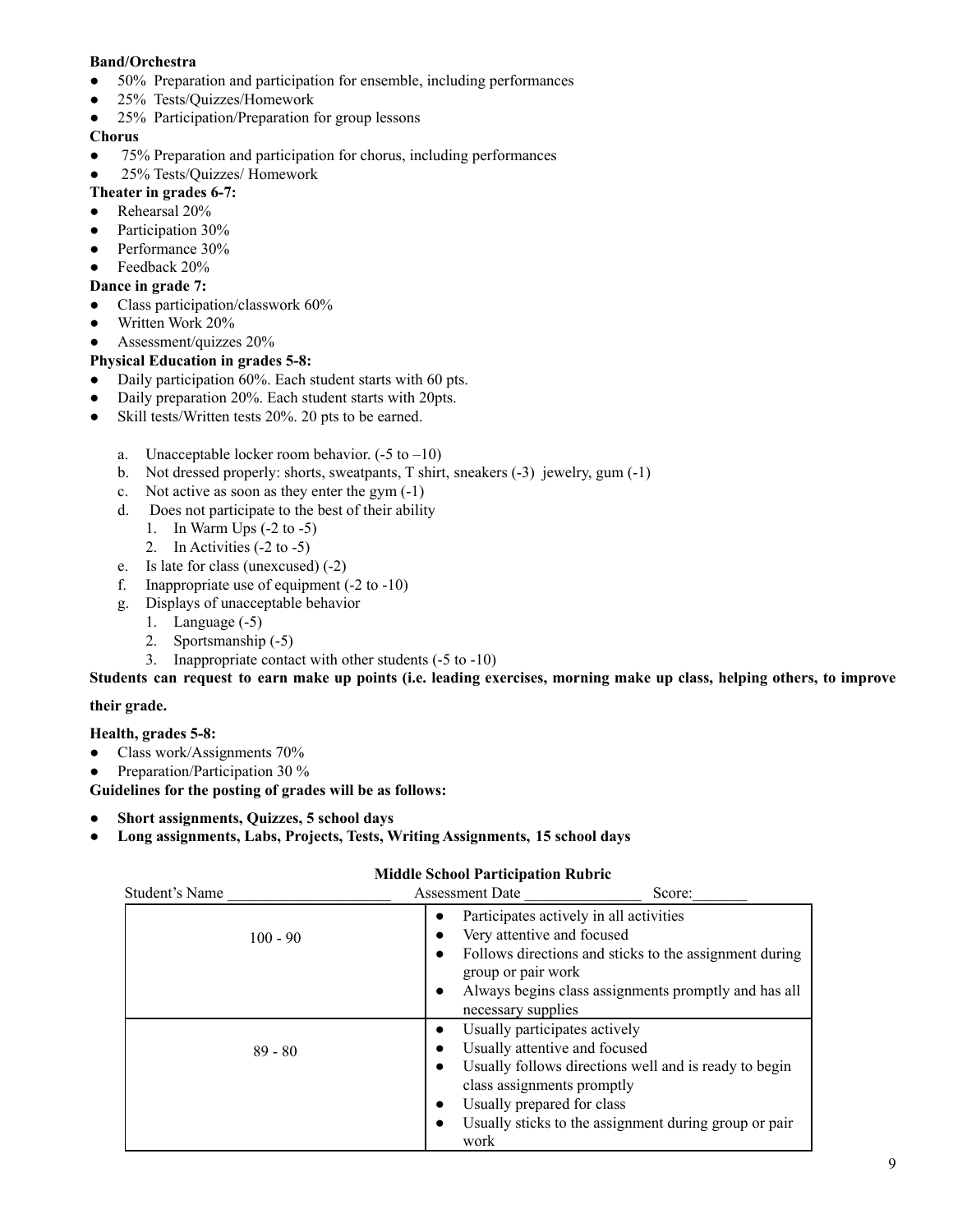|           | Participates occasionally<br>٠                                      |
|-----------|---------------------------------------------------------------------|
| $79 - 70$ | Occasionally inattentive or not focused<br>$\bullet$                |
|           | Occasionally late in starting class assignments due to<br>$\bullet$ |
|           | lacking necessary supplies                                          |
|           | Not always sticking to the task<br>٠                                |
|           | Occasionally needs to be redirected or prompted<br>$\bullet$        |
|           | Seldom participates voluntarily<br>$\bullet$                        |
| $69 - 60$ | Often inattentive and distracting to others<br>$\bullet$            |
|           | Often off-task<br>$\bullet$                                         |
|           | Must often be redirected or prodded to begin<br>$\bullet$           |
|           | assignments                                                         |
|           | Often unprepared for class<br>٠                                     |
|           | Inattentive and distracting to others<br>$\bullet$                  |
| $59 - 50$ | Off task<br>$\bullet$                                               |
|           | Late in starting assignments and does not follow<br>$\bullet$       |
|           | directions                                                          |
|           | Unprepared for class                                                |

#### **HONOR ROLL**

Each marking period, all students have the opportunity to attain recognition for either of two levels of academic achievement. The Honor Roll for each marking period will consist of the following: **High Honors** for those students who attained all A's in all subjects and **Honors** for those students who attained all A's and up to two B's. There is no distinction between grades (i.e. a B includes B+ and B- grades). All subjects count equally (no exceptions to exploratory subjects (cycles), physical education, band or chorus and no grade elevation for high level classes such as math).

#### **WHAT MUST I DO TO BE PROMOTED EACH YEAR?**

- 1. Demonstrate progress in reading, mathematics and writing basic skills.
- 2. Show satisfactory progress in subject areas as determined by classroom teachers.
- 3. Maintain a good attendance record as defined by the Board of Education Attendance Policy.

Administrative reviews are held for those students who achieve less than satisfactory progress or have a record of poor attendance. Your teachers, Vice Principal and Principal will make every effort to work with you during the remaining portion of the school year. If progress is not seen, these students may be required to attend Summer School or may be retained. **WHAT ARE THE HOMEWORK POLICIES AND GUIDELINES?**

Homework is critical to the development of academic skills and is most effective when completed on time. Although homework is assigned to all students regularly, it should be noted that emphasis on developing a program to fit individual needs can and will cause a variation in the time each student spends doing homework each day. Homework assignments may be in any of several different formats. These include: overnight written assignments, overnight reading assignments, long-range projects and reports, short-range projects and reports, research, and studying for quizzes and tests.

Homework is a very important part of the school program. Homework reinforces the work done in class with the teacher and provides an opportunity for the student to practice what they have learned. In addition, teachers are able to assess the understanding of the student by checking the homework each day. Homework also teaches students responsibility, helps them learn skills that they will need throughout their lives, and they earn credit for completing it on time. Because of its importance to the learning process, teachers in grades 5 through 8 expect that all homework will be submitted on the date it is due. **Homework** that is submitted late will not be given the same credit as homework submitted on the due date. To address their individual class needs, each teacher will share their homework rules and guidelines with the students during the first days **of school. (This may also be reviewed with parents on BTSN).**

Students can expect to be assigned homework in Language Arts, Mathematics, Reading, Science, Social Studies, World Language and Health. It is realistic to expect homework to range between forty-five (45) and seventy-five (75) minutes in the fifth and sixth grades, and between sixty (60), and ninety (90) minutes in the seventh grade, Monday through Thursday. Weekend and holiday assignments will be given at the discretion of the teacher. The academic expectations placed on the eighth grade student in preparation for his/her high school experience require additional homework and study time. It is realistic to expect between sixty (60) minutes and ninety (90) minutes, Monday through Thursday. Weekend and holiday assignments will be given at the discretion of the teacher. **Research has shown the most beneficial activity to foster student success is daily independent reading. Teachers will assign independent reading as homework**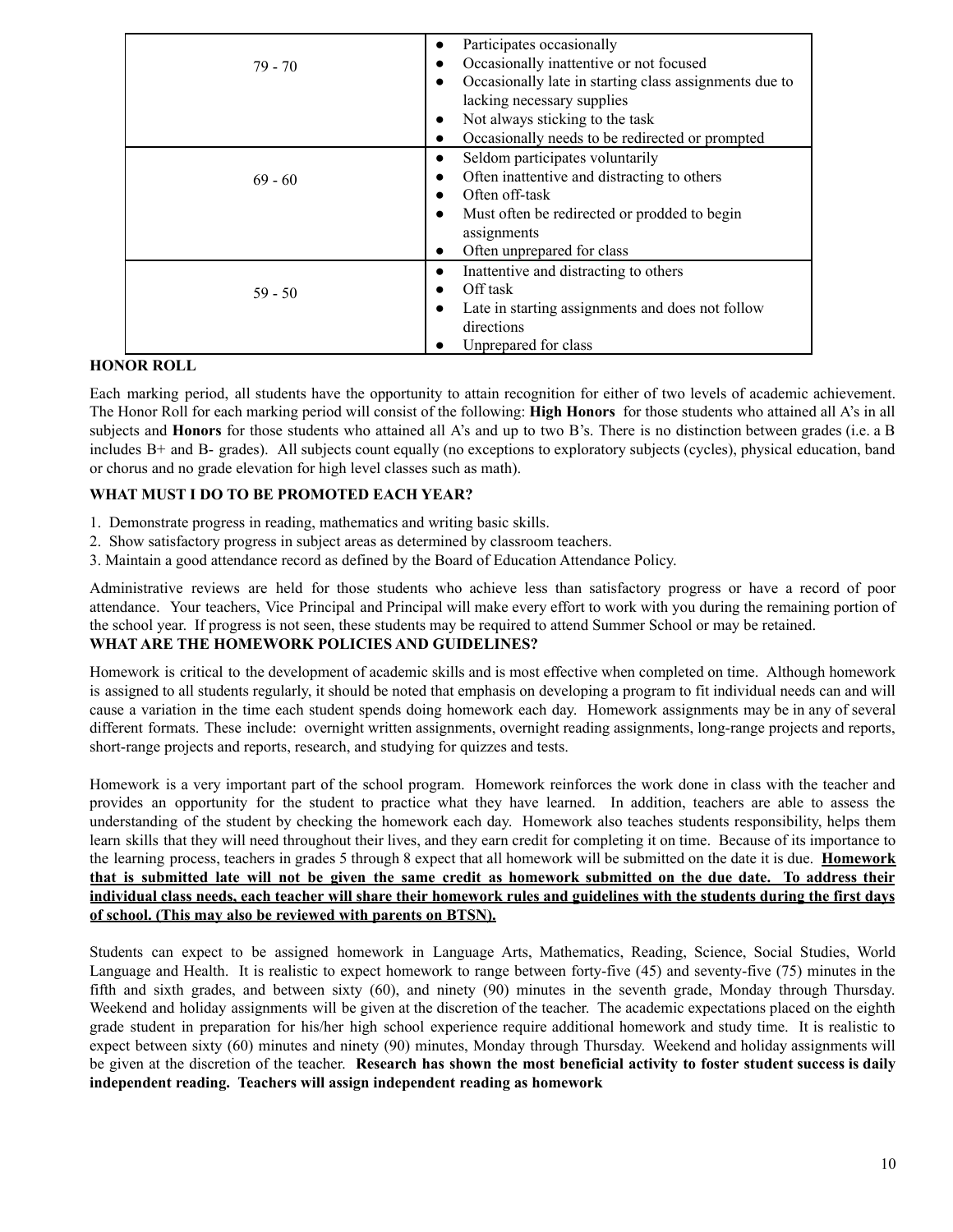# **GENERAL SCHOOL PROCEDURES**

We have all learned that the success of anything accomplished by several people depends on cooperation. In order to make sure that we all know how to cooperate, expectations for success must be stated. Some people think that rules take away their rights, but most know that rules allow us to enjoy equal rights. Our school expectations have four main purposes:

- 1. To help students learn and achieve as much as possible.
- 2. To make school an enjoyable and safe learning/social experience.
- 3. To make sure that personal property and school property are shared and cared for.
- 4. To assist the school to operate more successfully.

Let us all become acquainted with these expectations so that we will know what to expect of each other as we learn and grow at West Brook Middle School.

#### **WHAT SHOULD I DO BEFORE AND AFTER SCHOOL?**

- 1. Homeroom begins promptly at 8:00 am. Students may enter the building beginning at 7:45 am. Arrival Procedures:
	- *● All car drop-of will be by the cafeteria doors.*

Bus Arrival and Walkers:

- 5th and 6th grade bus students and walkers will enter through the main entrance. (Front Doors)
- *● 7th and 8th grade students will enter through the side doors closest to Roosevelt Blvd.*
- 2. At 7:45 am, the first thing you should do is go to your locker, then report to your homeroom.
- 3. School is dismissed at 2:30 pm. Students may remain in school ONLY when supervised by a teacher. This may include after-school remediation, approved co-curricular or intramural activity, or the Champions program.
- 4. No student shall remain on school grounds after school hours (2:30) without the consent and supervision of a teacher.

#### **WHAT SHOULD I DO IF I AM LATE TO SCHOOL OR TO CLASS?**

School begins for students at **8:00 AM**. Unless you are in your homeroom at this time, you are considered tardy. Should you be tardy:

- 1. You must report to the main office to get a late slip after homeroom that will allow you to get into class. **For excessive unexcused tardiness, letters will be sent home to parents and detentions will be assigned.**
- 2. If you are late to a class, the teacher will expect you to have a reasonable excuse. If the previous teacher dismissed you late, he or she will give you a note. If you are tardy for any other reason, you must make up the time after school with your teacher. **Do not go to the office to get a late pass to class.**

#### **WHAT SHOULD I DO IF I AM ABSENT FROM SCHOOL?**

The more days you miss school, the more difficult it is to achieve your potential. Therefore, you should be absent only if you are ill, there is a death in your family or other extenuating circumstances.

Parents should call the nurse's office at West Brook as soon as they anticipate their child's absence. The nurse's phone number is (201) 261-7800 Ext. 8222. The nurse will only call home if a student is absent and the parent does not call.

If you are absent two or more days, parents may request assignments by contacting the teacher.. When you return from an absence you should bring a note from home to your homeroom teacher which includes your name, date(s) of absence, reason for absence, and your parent's or guardian's signature. **If you are absent from school, you may neither attend nor participate in any school activity held on that day(s).** Please understand that it is not always possible to provide work in advance. In addition, all missed work must be completed within 2 weeks of the return from an extended absence.

#### **WHAT SHOULD I DO IF I HAVE TO LEAVE SCHOOL EARLY?**

Daily school attendance is essential. If you must leave school early, it is necessary for parents to notify the office. Please call and email Mrs. Znutas and Mrs. DeFeo in the event that a student must leave school early. All parents or guardians must first report to the security prior to entering the building.

#### **WHAT IS THE POLICY CONCERNING VACATIONS WHEN SCHOOL IS IN SESSION?**

Classroom participation is the most crucial ingredient of the total educational experience. We believe that absence from school for vacation purposes, other than the regularly scheduled holiday breaks, creates a serious interruption in the students'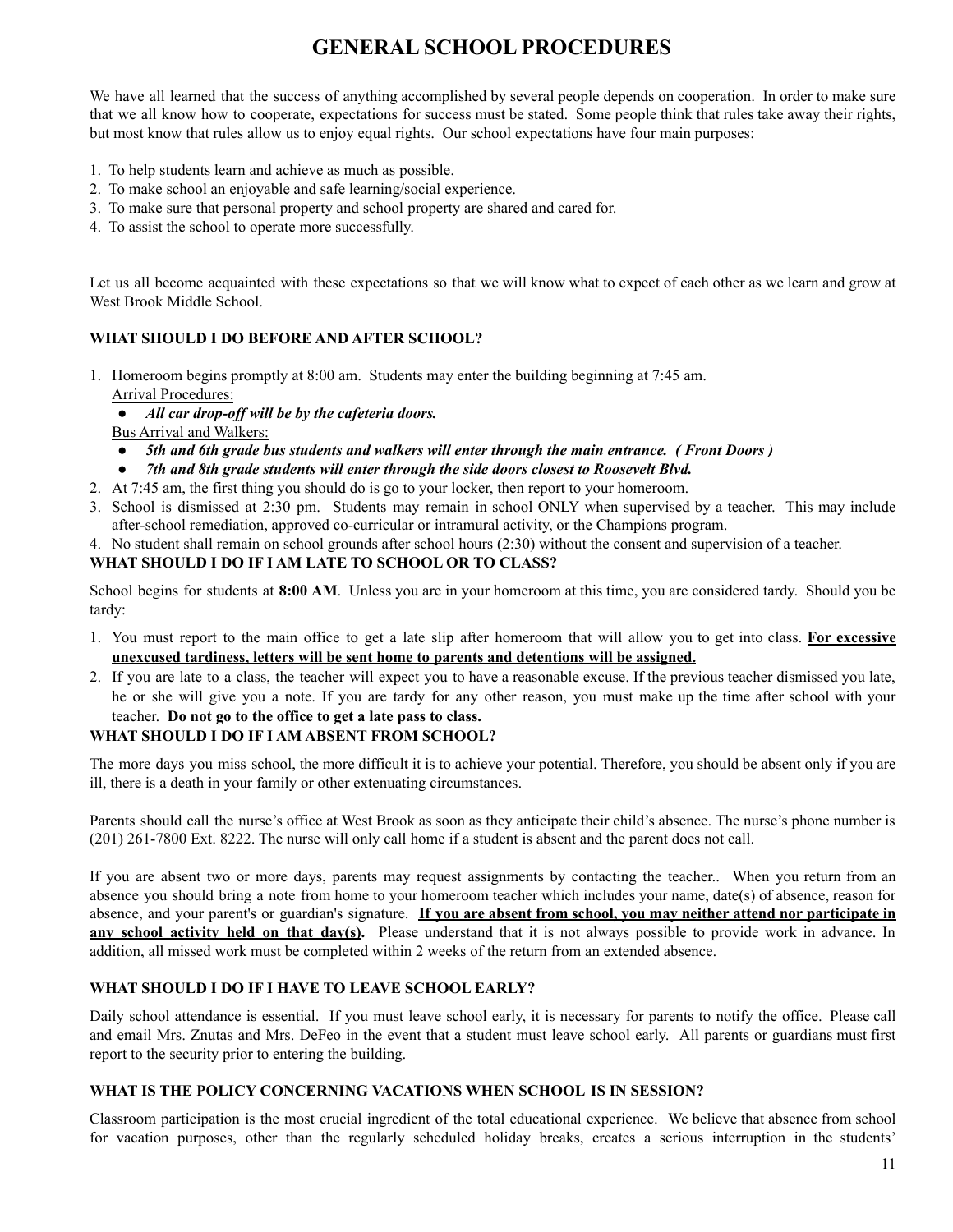educational experience. **Therefore, parents are strongly urged to refrain from planning vacations when school is in session.**If a student plans to be absent for more than 10 consecutive days, the student will be withdrawn from the Paramus School District. The student will enroll in an educational program and the district will submit a list of course content to be covered during the period of absence. The student may re-enroll in the district upon return from the extended absence and will submit evidence of completion of assigned course content. These absences are unexcused.

# **WHAT IS THE BOARD OF EDUCATION POLICY ON SCHOOL ATTENDANCE? (POLICY 5113 AVAILABLE ON**

#### **WEBSITE)**

The Paramus Board of Education has adopted a policy which limits the number of absences that may be accumulated during the course of a year before a student loses credit. All students in grades K-8 are expected to attend school regularly. Students with numerous absences will be considered excessively absent and will be subject to grade retention**. (See BOE approved state policy 5113 for updated policy information.)** Special provisions are made for situations of extended illness, but sporadic absences and/or absences for vacations will count toward the total. Parents will receive a letter alerting them of this potential retention when the student has missed 4, 8 and 12 days. After that, a review committee in the building will consider each individual case and determine whether or not the student shall be retained. **Note, also, that 4 tardies equal 1 absence!** Regular attendance is expected so that students may take full advantage of all educational opportunities. Please be mindful of your arrival time to school to ensure accurate, timely attendance.

The following absences, if appropriately verified, will not be counted toward the established limit:

- 1. Death in the immediate family
- 2. Observance of a religious holiday (state recognized)
- 3. Medical excuse verified by a doctor's note
- 4. School sponsored or approved event or activity

In the event a child needs to be out of school because of extenuating circumstances, it is the District's policy that all tests and homework must be made up. The individual teacher's discretion will determine how much the absence from class will count in the final evaluation of the grade.

#### **WHAT SHOULD I D<sup>O</sup> I<sup>F</sup> I MUST LEAVE THE ROOM DURING CLASS?**

- 1. Students are permitted in the halls without a pass only during the exchange of classes. A student pass indicates that your teacher has given permission to be out of your assigned class. Each teacher will establish his or her own rules for issuance of the pass, but all do so only for important reasons.
- 2. If the nurse or school counselor has given you a pass to be excused during a class, show it to the teacher when you enter class. If your teacher should neglect to dismiss you at the designated time, raise your hand to remind him or her.
- 3. If you must leave the class for health or personal reasons (restroom) raise your hand to ask permission. To get a drink of water is not a reason to leave the room.

#### **WHEN MAY I LEAVE SCHOOL GROUNDS?**

Except for those pupils who have special permission from the administration to go home for lunch, no pupil is to leave the school grounds from the time he or she arrives at school until dismissal. Students desiring to go home for lunch must present a written request from their parent or guardian to the office before such permission will be granted. **A parent or guardian must sign out** students before leaving the building. If you are not directly engaged in an after-school activity or meeting with a teacher, you are expected to leave the building by 2:30 p.m. and leave school grounds as you go directly home or to a parent **approved designated destination. Parents/guardians please notify the school for any alternate dismal procedures. (This excludes changes in bus assignment)**

#### **WHAT SHOULD I DO IF I AM MOVING TO ANOTHER SCHOOL?**

A note will be necessary at least one week before you intend to leave West Brook Middle School. The note should be taken to the School Counseling office where you will be given further instructions. You should also let your homeroom teacher know that you are planning to withdraw.

#### **WHAT SPECIAL RULES ARE THERE FOR VISITORS TO OUR SCHOOL?**

West Brook, of course, is always open for visits by parents and other authorized adult guests. However, you may not invite friends who do not attend West Brook to visit the school or any of your classes. We encourage your parents to call or send a note in advance if they would like an appointment with one of your teachers, your counselor or another staff member. All visitors must report to the security office and obtain a visitors badge.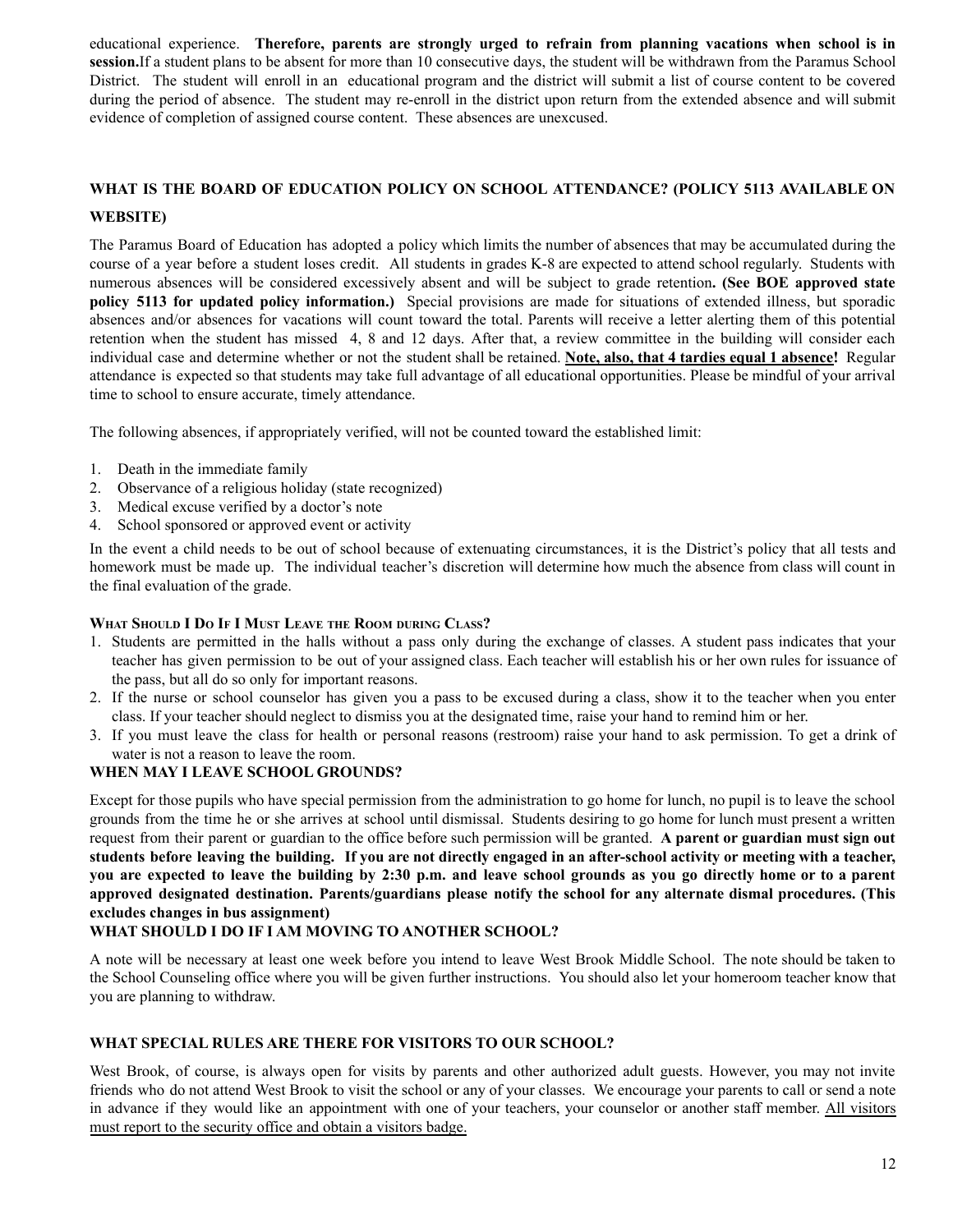#### **WHAT SHOULD I KNOW ABOUT SMOKING,VAPING, OR POSSESSION OF JUUL PODS VAPES?**

Smoking/vaping on school property is prohibited by law and is grounds for suspension. You should not bring vapes, juuls, cigarettes, matches or lighters to school. If these items are found in your possession, disciplinary action will be taken. **INTERRUPTION OF CLASSES**

We cannot interrupt any classroom during the period. A student can only be called down at the beginning or end of a period, unless it is an emergency. Other special arrangements should be made before and after school hours.

#### **HOW WILL I KNOW IF SCHOOL IS CLOSED OR IF THERE IS A DELAYED OPENING?**

In this event, you will also receive a School Messenger Alert phone message. An announcement will be made on the following: WCBS News 880; WINS Radio (1010); WNBC Channel 4; WNYW Fox Channel 5; WABC Channel 7. A taped message will be available by calling 201-261-7800. You may also consult the Paramus School District website [@www.paramusschools.org](http://www.paramusschools.org)

# **SCHOOL SERVICES**

In addition to the basic instructional program, many other school services are designed to meet your needs. There is a variety of help we offer to help you develop to your full potential. When you need assistance with a special problem, consult this section. **WHERE CAN I GO IF I NEED TO CALL HOME?**

Office phones are needed for business purposes only, and lines are to be kept open for incoming calls. However, should you have to call home; you may ask to use the office phone in an emergency only. Cell phones may not be utilized to make calls in the hallways during the school day.

#### **WHO CAN HELP WITH A PERSONAL PROBLEM?**

At West Brook Middle School, the person closest to you is your homeroom teacher. You can approach him or her to help you with any personal problem you may have. Our School Counselors and School Psychologist are also available to assist the teacher with your problem and/or counsel you. You should also feel free to come to the main office to speak with an administrator. We will always try our best to lend a hand or answer any questions or concerns.

#### **WHERE CAN I GO IF I AM NOT FEELING WELL?**

If you feel ill or have an accident, you may consult the nurse in our clinic. Your teacher will give you a pass to go there. If you cannot return to class, the nurse will contact your parents or a person designated by them.

#### **ARE THERE SPECIAL HELP PERIODS?**

Each teacher shall provide, at the earliest possible time that is mutually convenient to the teacher and student, remedial assistance, enrichment assistance and/or counseling upon request of such services. Parents or guardians may also initiate requests. Arrangements should be made in advance.

#### **HOW WILL I KNOW ABOUT SCHOOL EVENTS?**

Announcements are made by the West Brook News each morning. The intercom system is used only for emergencies. Announcements for clubs and special events are also posted in the hallway.

#### **WHAT SHALL I DO WITH MY BICYCLE WHEN I RIDE IT TO SCHOOL?**

Racks are provided for students riding bicycles to school. Bicycles must be kept in the racks provided. Bicycles should not be ridden on the grounds except to and from school. Students are expected to provide their own lock as the school assumes no responsibility for bicycles ridden to school. No motor bikes are permitted. Students who ride bicycles to and from school must wear a helmet - this is state law!

#### **WHAT CAN I DO IF I LOSE SOMETHING?**

The Lost and Found Department is located in the cafeteria in the main hallway.. Report any lost or found article to your homeroom teacher. All lost articles, except valuables, are kept for only two months. If not claimed by then, they are donated to community organizations which service families in need. Should you find anything, turn it in to the main office.

#### **WHERE CAN I STORE MY BOOKS WHEN I AM NOT USING THEM?**

You will be assigned a locker for storing books and coats. This locker should only contain items needed for school. Lockers are school property and are provided without charge. They are to be used until the end of the school year and are to be kept in the same condition as when they were assigned. Periodic inspections will be made by the homeroom teacher or an administrator to ensure that they are kept neat and orderly. You will be given a combination for your locker. You should memorize your combination as soon as possible. **DO NOT share this combination with anyone**. If you should forget your combination, see the Vice-Principal. At the end of each year, all combinations are changed.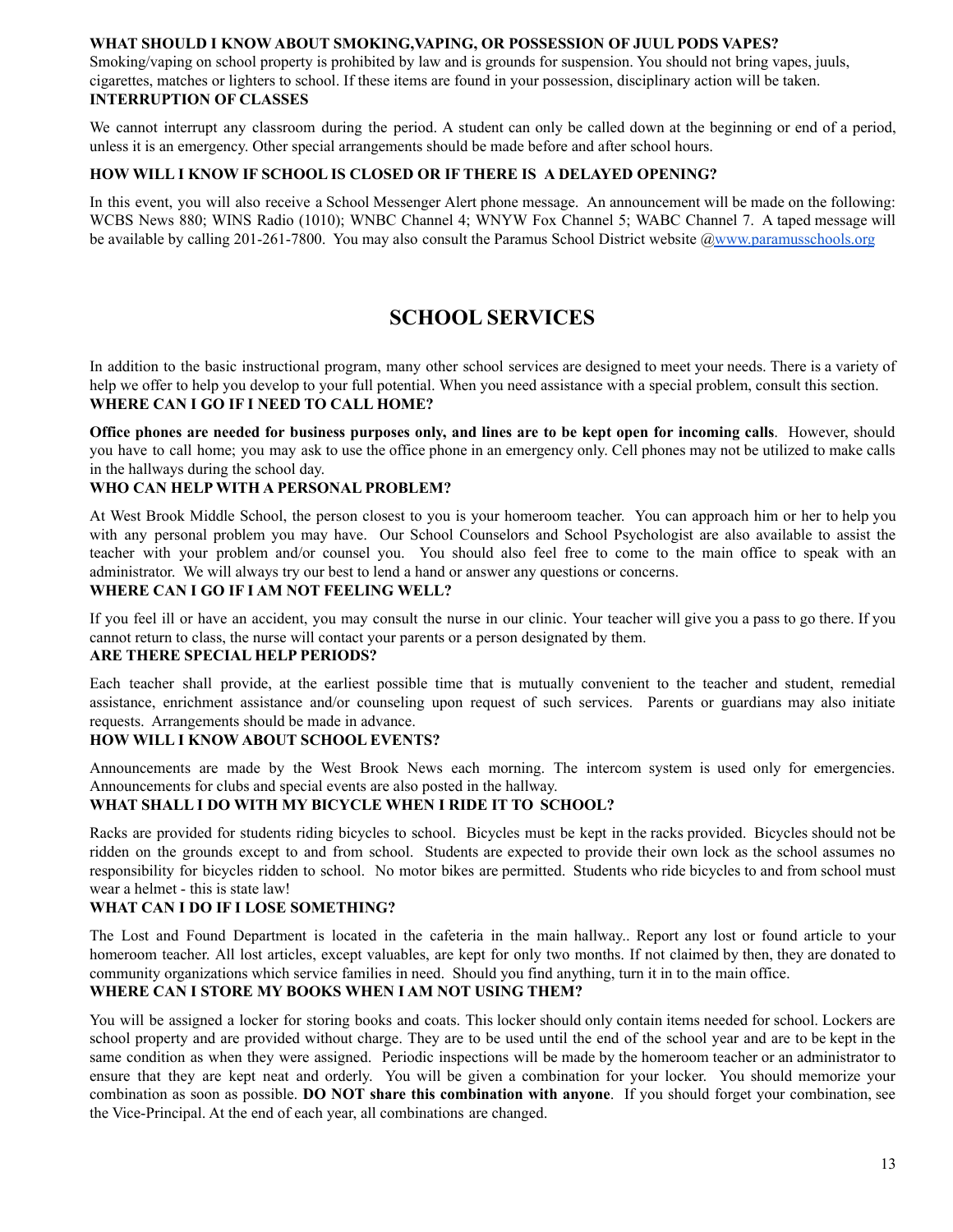#### **WHERE AND WHEN CAN I GET MATERIALS FOR REPORTS AND LESSONS?**

Our school media center provides a variety of books, tapes, magazines, pamphlets, pictures, and other media to serve your needs and interests. Students may also use our computer technology. The media specialist will be happy to assist you in finding resources and books to read for pleasure.

The Media Center is open before school from 7:45 AM and/or after school until 3:00 PM on Tuesdays, Wednesdays, and Thursdays. It is also open during varied lunch periods throughout the week. A schedule will be posted in September with specific days and times that the media center is open to students. Students may use it before school begins in the morning, after school, during lunch periods, or with special permission from a teacher. Students do not need a pass to use media center after school or when their class is scheduled to be there.

#### **WHAT ARE THE PROCEDURES FOR USING THE MEDIA CENTER AND BORROWING MATERIALS?**

- 1. Be reasonably quiet at all times. The Media Center is a place for work as well as pleasure.
- 2. Books may be borrowed for two weeks.
- 3. Pamphlets may be borrowed for 1 week.
- 4. Magazines may be borrowed overnight.
- 5. Special reference and reserved books may be taken out overnight only. They must be returned before the first class period the following school day.
- 6. No books are to be taken from the library without being charged at the desk.
- 7. **You are responsible for the cost of replacing A.V. material or library books if you lose them**.

**Media Center (Logins): Students may use the following login procedures**

| username: first  |
|------------------|
| name + last name |
| password:        |
|                  |
| password         |

#### **WHAT STUDENT ACTIVITIES AND TRANSPORTATION SERVICES ARE PROVIDED?**

#### **Club/Intramural Program**

We have a variety of clubs and intramural activities that provide an excellent opportunity for you to pursue talents and interests that extend beyond the basic curriculum under the guidance of teaching staff. Students are encouraged to participate in at least one activity in this selection. Meeting days are announced and posted at least two days in advance. A co-curricular assembly is held each September to review the available activities, their goals, and their meeting days and times.

#### **Activity Participation**

At the beginning of the year you will find out about available clubs and other school sponsored activities and learn how you can participate. If you are absent on the day of an activity, you will not be permitted to participate in it that day. **Student Council**

Our Student Council is elected by student vote to represent your views and make recommendations to improve the school. Each homeroom elects a representative. The four officers are elected school-wide - President, grade 8; Vice-President, grade 7; Secretary and Treasurer, grades 6, 7 or 8. Your homeroom representative has a key responsibility in representing your ideas and concerns. She/He should express ideas well, think logically, be fair in considering issues, and be concerned for the improvement of the school. You will also elect an alternate to attend in the absence of your representative. This person should also be selected carefully. The Student Council meets weekly to address its work. You will receive a copy of the Constitution to learn more about how it functions. Remember that support for your Council is your voice in helping to conduct school affairs.

#### **Late Buses**

Since most activities meet after school, late buses will be available for assigned bus students who stay for extra help or one of the co-curricular activities. Late buses leave at 3:30 PM, Tuesday thru Thursday, as well as on Monday and Friday for bus students participating in music programs on a Board approved bus route only, which is posted by the main office.

There is only one late bus at 3:30 for students approved for after school activities and remediation. All other students are to go directly home after dismissal. No student is permitted to linger on school grounds for personal reasons, unless approved by the principal or vice principal.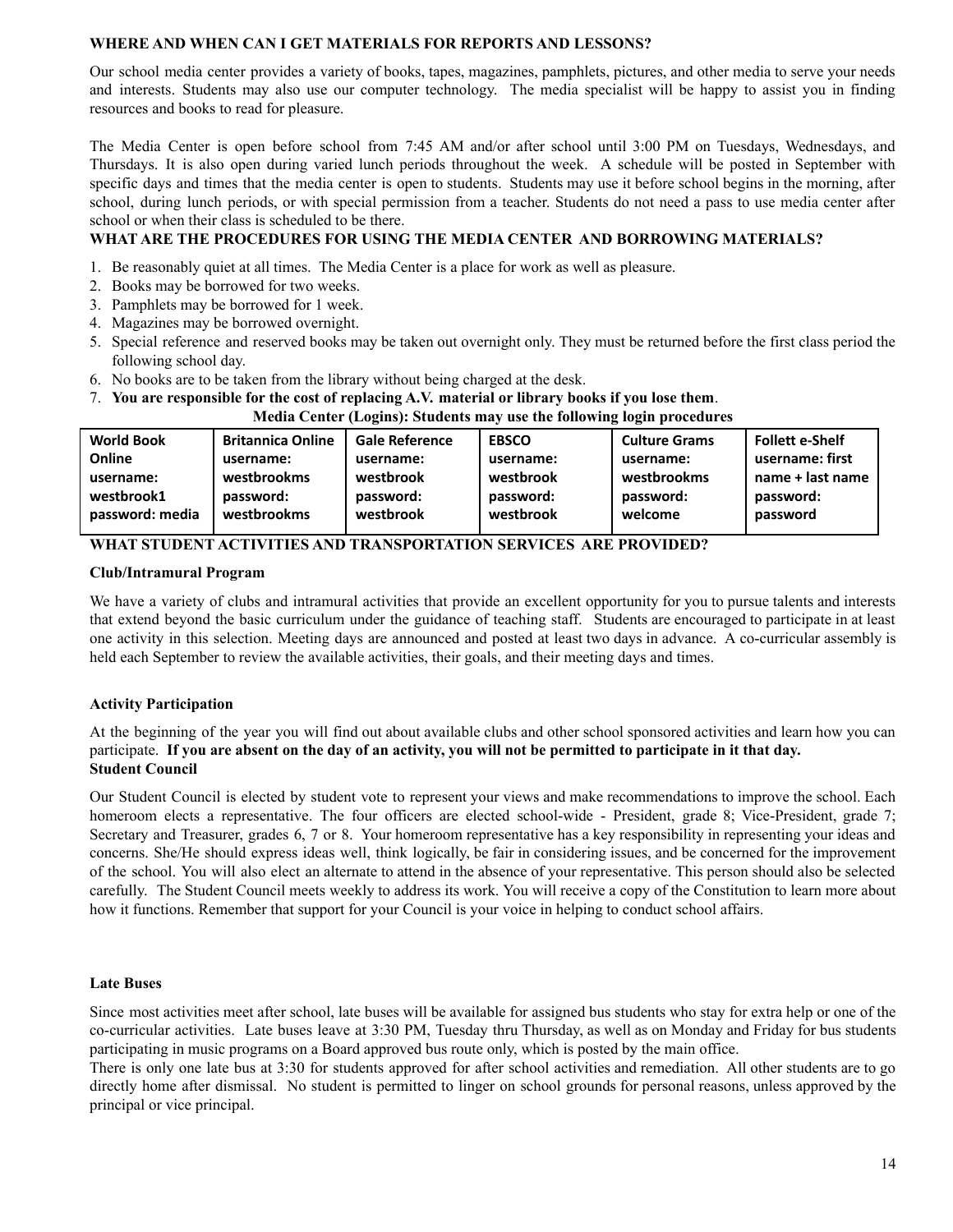# **EXPECTATIONS FOR STUDENT BEHAVIOR**

# **West Brook Middle School Pledge:**

At West Brook Middle School, we follow these core expectations:

- **● I will engage in productive work**
- **● I will maintain a safe and clean environment.**
- **● I will share space effectively and treat others respectfully.**
- **● I accept my responsibility to work with others and to foster a positive school climate.**

By observing these expectations, we each contribute to a successful school environment. We expect you to be respectful in your language and actions and to follow the guidelines listed below:

### **BE PREPARED PHYSICALLY AND MENTALLY FOR LEARNING**

- Come to school prepared to learn
- Be nourished, rested, clean and properly dressed and groomed
- Smoking, vaping, or using drugs or alcohol is not permitted

### **DEMONSTRATE RESPECT FOR PEOPLE AND PROPERTY**

- Be honest, courteous and respectful
- Respect the property of others
- Be understanding of others' religious beliefs and cultural differences
- Accept others' rights to their opinions
- Settle differences peacefully
- Display good sportsmanship
- Assist in maintenance and cleanliness of school facilities and property

### **TAKE RESPONSIBILITY FOR YOUR OWN BEHAVIOR AND LEARNING**

- Complete all assignments and in-class work
- Study for examinations
- Accept constructive criticism and disagreement
- Accept the consequences of your actions

### **SCHOOL COUNSELING PROGRAM**

West Brook has 2 school counselors; for grades 5-8. One .5 SAC counselor is shared with East Brook Middle School. The school counselors work closely with teachers and members of the Child Study Team to provide counseling services for students. A list of community-based health and social service agencies are available upon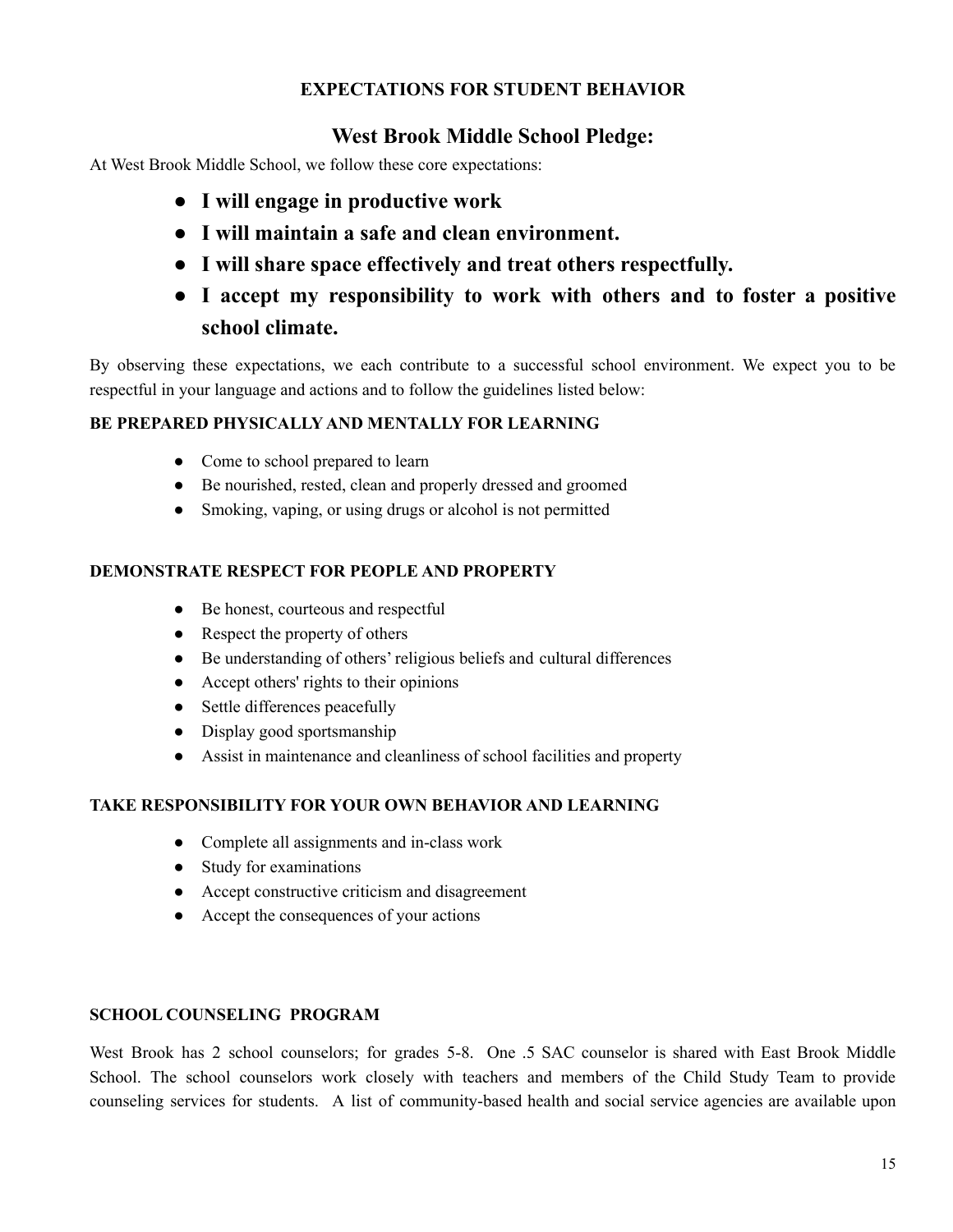request in the School Counseling Office. West Brook also works closely with Care Plus and has a full-time Care Plus Clinician

### **MEET THE UNIQUE REQUIREMENTS OF EACH CLASS**

- Participate actively in class activities and learning experiences
- Observe class expectations
- Come to each class with materials, clothing, etc. necessary for successful participation
- Observe safety rules for procedures and handling equipment

#### **COMMUNICATE REGULARLY WITH YOUR PARENTS AND WITH SCHOOL PERSONNEL**

- Work with your parents and teachers to outline your educational goals for the year
- Discuss your learning/progress with your parents and school personnel
- Transmit information to your parents and return responses to the school when requested
- Know whom to involve/seek help from when a problem occurs

### **GUIDELINES FOR EXPECTED BEHAVIOR IN SPECIFIC SITUATIONS/AREAS OF THE SCHOOL**

#### **Assemblies**

We will *Share Space Effectively* when we:

- Avoid talking, making loud noises, whistling and yelling during performances.
- Clap at appropriate times.
- Be attentive at all times and respect the person or group performing.
- Enter and leave the auditorium in an orderly fashion.

#### **Backpacks, Cell Phones and all Relevant Technology:**

In order to maintain a *Safe and Productive Environment*, the wearing or carrying of backpacks during school is not permitted. Laser pointers ARE NEVER permitted in school. In grades 5 & 6, cell phones should be turned off and stored in the locker. Cell phones should be placed in lockers and remain off. In grades 7 & 8, cell phones may not be turned on during class time unless directed by the teacher to enhance instruction. Grades  $7 \& 8$ , picture taking, posting to social media or making calls is not permitted.

#### **Technology, Books and Other School Resources**

The Paramus Board of Education will provide you with Chromebooks, textbooks and various resources. In order to *Engage in Productive Work and Share Space Ef ectively*, you will be responsible for taking care of the items assigned to you by:

- Maintaining and caring for all technology and resources assigned to you.
- Checking numbered books issued to you for damage and reporting such damage to your teacher.
- Handling resources in a way that will allow them to be used by your fellow students.
- Fines will be collected from those who have damaged or lost school property including technology.

#### **Classrooms**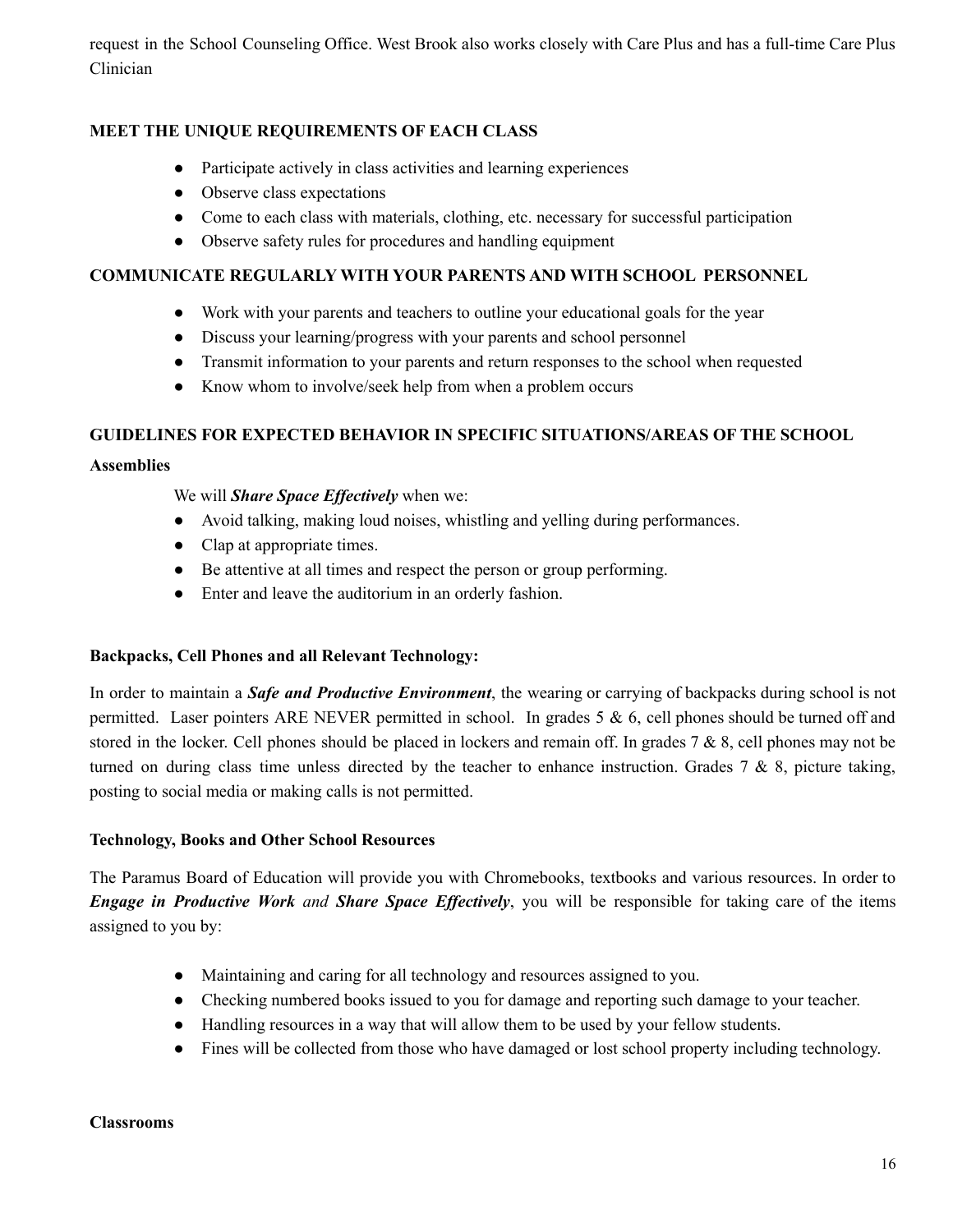While each grade and subject will have their own expectations, building expectations will include:

# *Engaging in Productive Work by*:

- Entering the classroom and taking your seat without disruption and on time.
- Have all materials, including charged Chromebooks, readily available. The chromebook is your responsibility.

### *Maintaining a Safe and Clean Environment and Share Space Ef ectively by:*

- Maintaining and caring for classroom resources.
- Respecting class time and maintaining appropriate arrival and dismissal times.
- Not chewing gum in the building.
- Respecting the property of others.

# **Halls**

Follow the building expectations of *Maintaining a Safe and Clean environment* and *Sharing Space Effectively* by:

- **WALKING** on the right in the halls and;
- Respecting the learning environment of others by walking quietly while classes are in session.
- Respecting personal space as you avoid crowding or pushing.
- Respecting our shared environment by keeping the halls clean and free from paper/debris.

# **Cafeteria**

Follow the building expectations of *Maintaining a Safe and Clean Environment* by:

● Leaving tables and chairs clean and for the next class.

# *<i>Share Space Effectively* by:

- Placing trash and recyclable items in designated containers.
- Avoiding running and shoving
- Entering and leaving the cafeteria only as directed by an adult.
- Avoid taking food from the cafeteria (no food or drink may be ordered or delivered to the school by an outside vendor).
- Parents may drop off lunches at designated area outside the security office.

Follow the building expectation of *Engaging in Productive Work* by returning immediately to the assigned classrooms at the end of their scheduled lunch period.

### **Restrooms**

Follow the building expectations of *Maintaining a Safe and Clean Environment* by:

- Observing all the rules of cleanliness.
- Be considerate of your fellow students by putting towels, trash, etc., into the trash.

### *<i>Share Space Effectively* by:

- Being reasonably quiet and orderly.
- Engage in productive work by making your stay as short a time as necessary.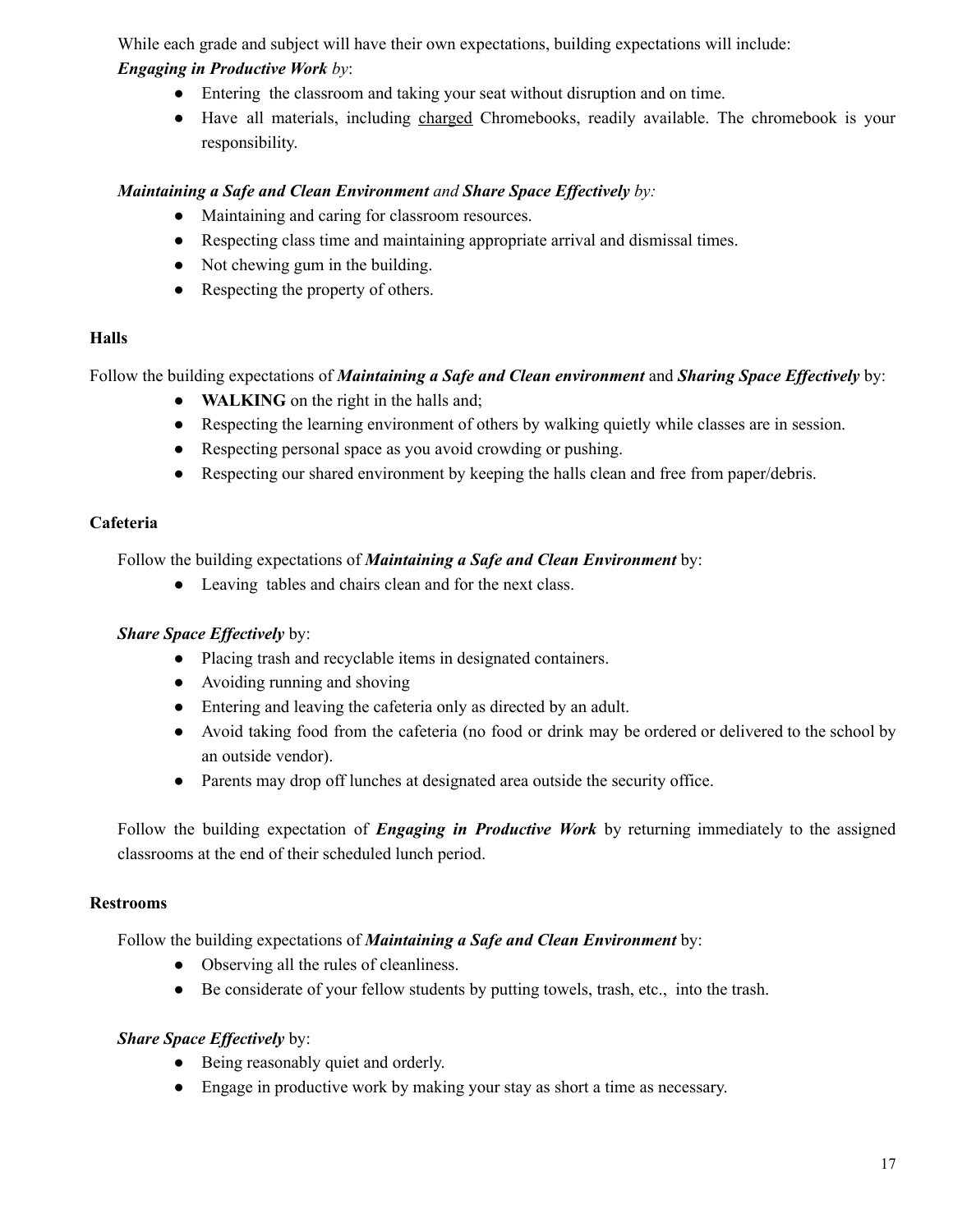### **Safety Drills**

Safety Drills are required by law and must be done at regular intervals. To follow our building expectation of *Maintaining a Safe and Clean Environment* it is necessary for your own safety and the safety of others during all drills by following all procedures.

- Close windows/door and turn off lights.
- Form a single line with your classmates as you leave the room.
- Students nearest to the door should exit first.
- Walk quickly in an orderly line, but do not run and avoid crowding or pushing.
- Move quickly and orderly to the next available exit should your assigned exit be blocked.
- Walk out quietly, standing far enough away from the building to ensure safety. Remain silent so that any instructions can be easily heard and your teacher can check the roll.
- Walk silently back into the building at the end of the drill.

### **Lockers**

### To *Maintain a Safe and Clean Environment* and *Share Space Ef ectively* at West Brook be sure to:

- Limit unnecessary visits to your locker.
- Organize your locker to allow easy opening and closing of the locker.
- Use only the locker assigned to you.
- Locker exteriors should be kept clean of all objects and pictures.
- Maintain a confidential locker combination.

All students are issued a master lock. Students must use school locks at a fee of \$5.00 per lock if lost or stolen. Student lockers may be visited periodically by the principal, vice-principal or teacher during the school year.

### **PERSONALAPPEARANCE**

The Board of Education of Paramus strongly believes that student dress and grooming must be appropriate for the educational setting. Consequently, standards of dress and grooming for the Public Schools of Paramus must protect the health and safety of students and must avoid those extremes which tend to disrupt a school or to interfere with the orderly conduct of school business. In keeping with this policy, the following is applicable:

- 1. Parents and students should consider appropriate weather/seasonal related school attire.
- 2. Additional garments not worn in school such as coats, jackets, gloves, and hats may be stored in the students locker.
- 3. Garments that contribute to undue or unnecessary exposure of a student or are excessively short are considered inappropriate for school wear. Shorts & skirts of reasonable length are defined as "not less than finger length when arms are down at one's side".
- 4. Any clothing that displays offensive language or reference to drug/alcohol use is prohibited in school.
- 5. Shoes or appropriate footwear are to be worn at all times.
- 6. If a student is not dressed appropriately, alternative clothing must be worn, or a parent will be called to bring other clothing or to take the student home to change.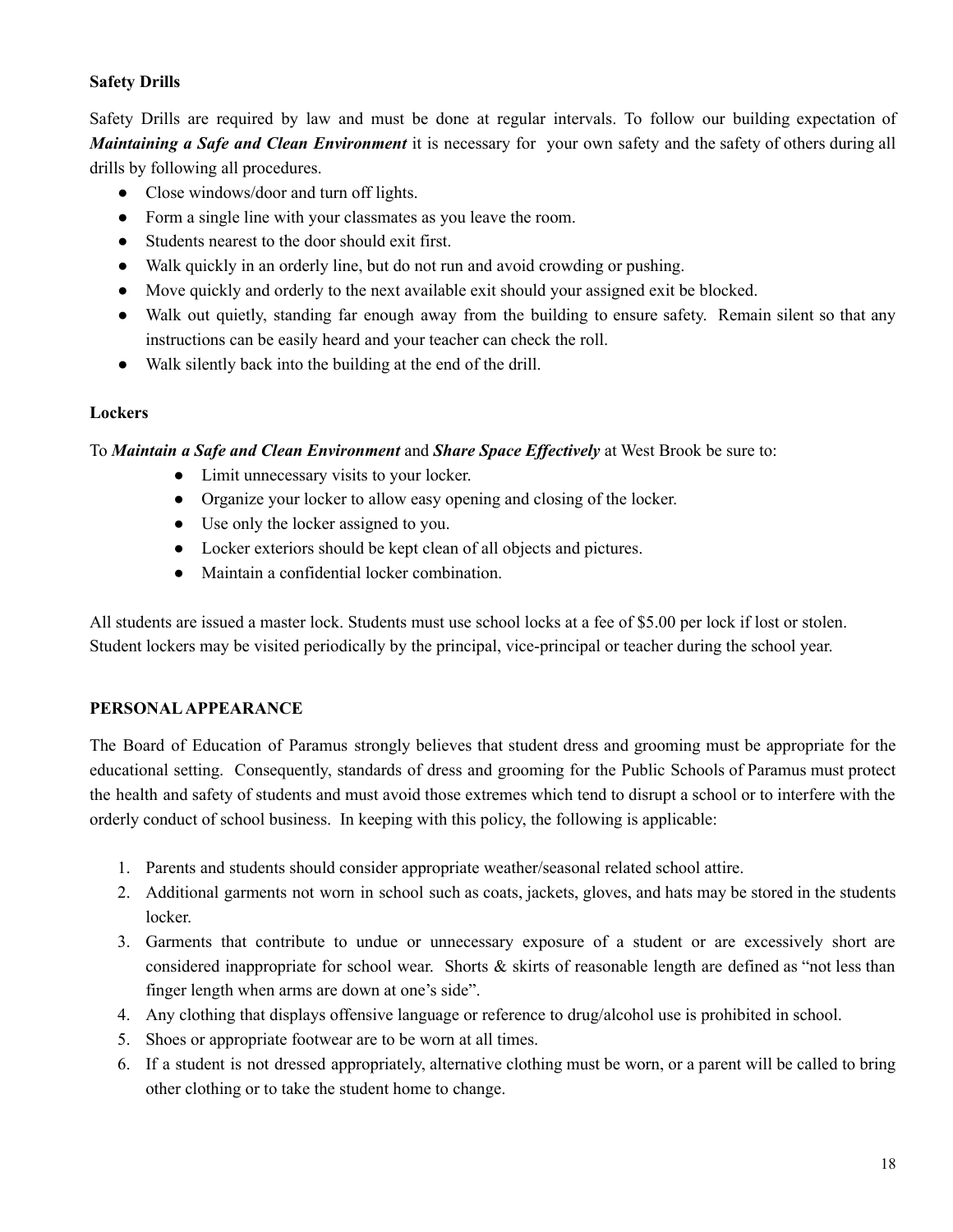To *Maintain a Safe and Clean Environment,* the use of skateboards, scooters, and rollerblades are not permitted to be used on school property.

### **Special Activities**

During the year, special activities will be scheduled. Only students who meet their responsibilities will be permitted to participate during and after school.

- School expectations are in effect at all school functions, trips, and special events.
- Students exhibiting poor behavior in school may lose the privilege of attending school functions and special events.
- Students who are not in attendance at school during the day may not be able to participate in a school-related function held after school or at night.

### **Bus Safety**

Those students who are eligible for transportation will be notified by the Board of Education. Only those students assigned to a specific bus number may ride the buses to and from school, including late buses. Due to insurance reasons no other students will be permitted to ride the buses. Additionally, students must ride their designated/assigned bus. (This includes students going to a friend's house after school.) There are after school late buses at 3:30 p.m. for eligible bus riders who stay with a teacher or for a school sponsored activity.

For the safety and welfare of yourself and to follow the building expectation of *Maintaining a Safe and Clean Environment for others*, it is necessary for you to:

- 1. Maintain bus schedules provided by the transportation department.
- 2. Enter and leave the bus in an orderly manner.
- 3. Remain seated while the bus is in motion (seat belts must be fastened at all times).
- 4. Avoid distracting the driver in any way.
- 5. Know the location and operation of emergency equipment carried on each bus.
- 6. Keep your head, arms, and hands inside the bus at all times.
- 7. Refrain from picture taking and posting to social media while the bus is in motion.

### **Appropriate student expectations also apply to buses. Video and/or audio monitoring devices are used on school owned and contracted vehicles and may be monitored at any time.**

### **STUDENT SUSPENSION**

Students should be familiar with West Brook's Code of Conduct and realize that certain infractions will lead to a school suspension. In all cases of suspension, a parent will be notified. Any student suspended is **not** allowed to be on school property or attend any school-sponsored activity sponsored by the Paramus Public Schools for the length of the suspension. A parent may formally appeal a suspension first to the Principal. If not resolved at this level, the parent may appeal the decision to the Superintendent of Schools.

Students may be disciplined or suspended for behavior occurring off school grounds, including, but not limited to, behavior on a school bus or at a school-sponsored activity.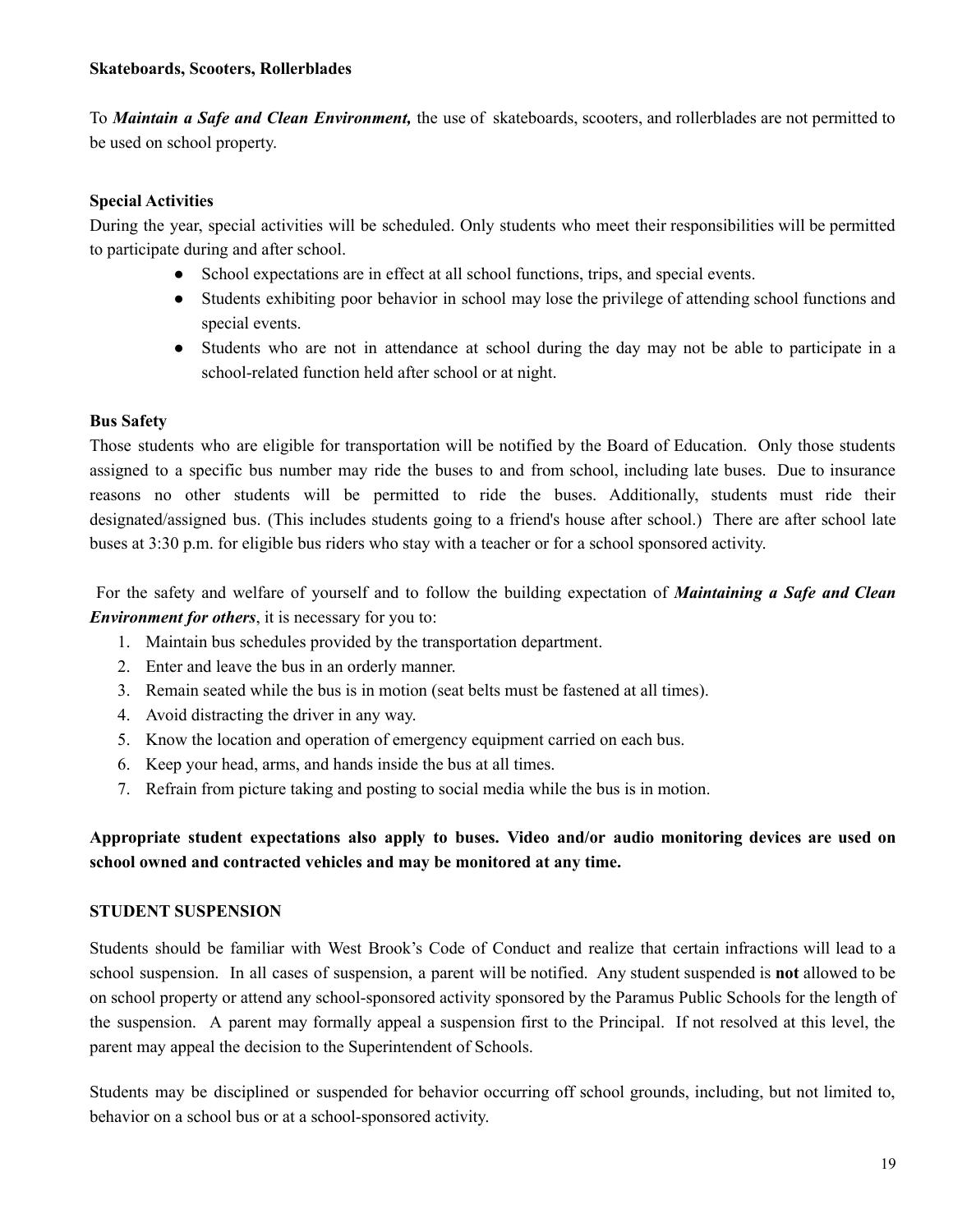### **BOARD OF EDUCATION POLICY**

The Paramus Board of Education is dedicated to providing a healthy, safe, and productive environment for staff, students and citizens.

In compliance with state law and its policy, the Board, therefore, prohibits smoking/vaping in all school district buildings 24 hours a day, seven days a week, and on school grounds during school hours. Students are not permitted to smoke/vape on school property or at any school activity. Students are prohibited from having cigarettes/vapes on school property.

It is the policy of the Paramus Board of Education to maintain a learning environment that is free from harassment, including sexual harassment. No student or staff member shall be subjected to harassment by other students or staff members.

It shall be a violation of this policy for any member of the Paramus Public School staff or student body to harass another person through conduct or communication as defined in Board Policy #407-B. Any harassment based on race, sex, ethnicity, national origin, or sexual orientation is strictly prohibited.

Violations of these policies will result in appropriate disciplinary action, which can include suspension from school.

# **HARASSMENT, INTIMIDATION AND BULLYING (FULL POLICY 5131.1 AVAILABLE ON DISTRICT WEBSITE)**

The Board of Education believes that a safe and civil environment in school is necessary for students to learn and achieve high academic standards. Since students learn by example, school administrators, faculty, staff, and volunteers are required to demonstrate appropriate behavior, treating others with civility and respect, and refusing to tolerate harassment, intimidation or bullying. Harassment, intimidation or bullying, like other disruptive or violent behaviors, is conduct that disrupts both a student's ability to learn and a school's ability to educate its students in a safe environment. Therefore, the school district will not tolerate acts of harassment, intimidation or bullying.

The Board of Education expects all students to treat each other with civility and respect and not to engage in behavior that is disruptive or violent. The board expects students to conduct themselves in keeping with their level of maturity, with a proper regard for the rights and welfare of other students, for school personnel, for the educational purpose underlying all school activities, and for the care of school facilities and equipment. The standards of character education are an essential component of the Paramus Public School District's Code of Conduct. The board believes that with the appropriate infusion of character education into the school curriculum, modeling of appropriate behavior by adults; support and assistance of students in school, the community and home; our students will achieve the above standards of character education.

The board prohibits acts of harassment, intimidation or bullying against any student. School responses to harassment, intimidation and bullying shall be aligned with the board approved code of student conduct which establishes standards, policies and procedures for positive student development and student behavioral expectations on school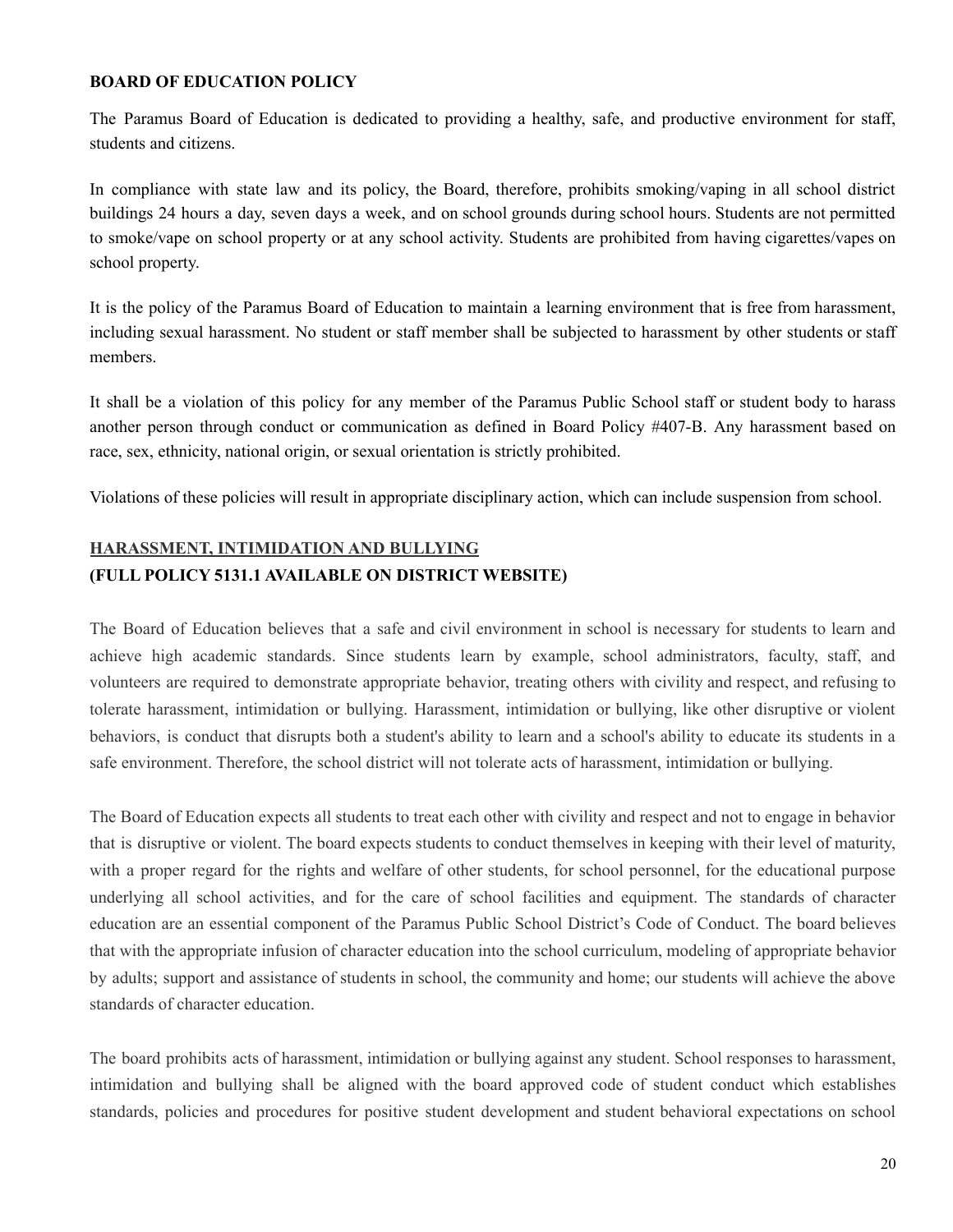grounds, including on a school bus or at school sponsored functions. The chief school administrator shall be responsible for ensuring the prompt investigation and response to all reports of harassment, intimidation and bullying committed on school grounds, at school activities and on school buses. In addition, the chief school administrator shall ensure that this policy is applied to incidents of harassment, intimidation and bullying that are committed off school grounds in cases where a school employee is made aware of such actions. The chief school administrator has the right and authority to impose a consequence on a student for conduct away from school grounds that is consistent with the board's approved code of student conduct, pursuant to N.J.A.C. 6A:16-7.1 and N.J.A.C. 6A:16-7.6.

This authority shall be exercised only when it is reasonably necessary for the student's physical or emotional safety, security and well-being or for reasons relating to the safety, security and well-being of other students, staff or school grounds, pursuant to N.J.S.A. 18A:25-2 and 18A:37-2, and when the conduct which is the subject of the proposed consequence materially and substantially interferes with the requirements of appropriate discipline in the operation of the school. The board directs the chief school administrator or his or her appropriately trained and qualified designee to develop detailed regulations suited to the age level of the students and the physical facilities of the individual schools.

Bullying is unwanted, aggressive behavior that may involve a real or perceived power imbalance. "Harassment, intimidation or bullying" is defined as any gesture, any written, verbal or physical act, or any electronic communication, whether it be a single incident or a series of incidents, that is reasonably perceived as being motivated either by any actual or perceived characteristic, such as race, color, religion, ancestry, national origin, gender, sexual orientation, gender identity and expression, or a mental, physical or sensory disability, or by any other distinguishing characteristic, that takes place on school grounds, at any school-sponsored function or on a school bus, or off school grounds, in accordance with law, that substantially disrupts or interferes with the orderly operation of the school or the rights of other students, and that:

A. A reasonable person should know, under the circumstances, will have the effect of physically or emotionally harming a student or damaging the student's property, or placing a student in reasonable fear of physical or emotional harm to his/her person or damage to his/her property; or

B. Has the effect of insulting or demeaning any student or group of students; or

C. Creates a hostile educational environment for the student by interfering with the student's education or by severely or pervasively causing physical or emotional harm to the student.

"Electronic communication" means a communication that is transmitted by means of an electronic device, including, but not limited to a telephone, cellular phone, computer, or pager.

**Paramus Middle Schools Code of Conduct - Infractions & Consequences Chart Code of Conduct** Students at West Brook Middle School will be responsible for maintaining a school environment that is caring, trusting, **and respectful. All consequences are at the discretion of school administration.**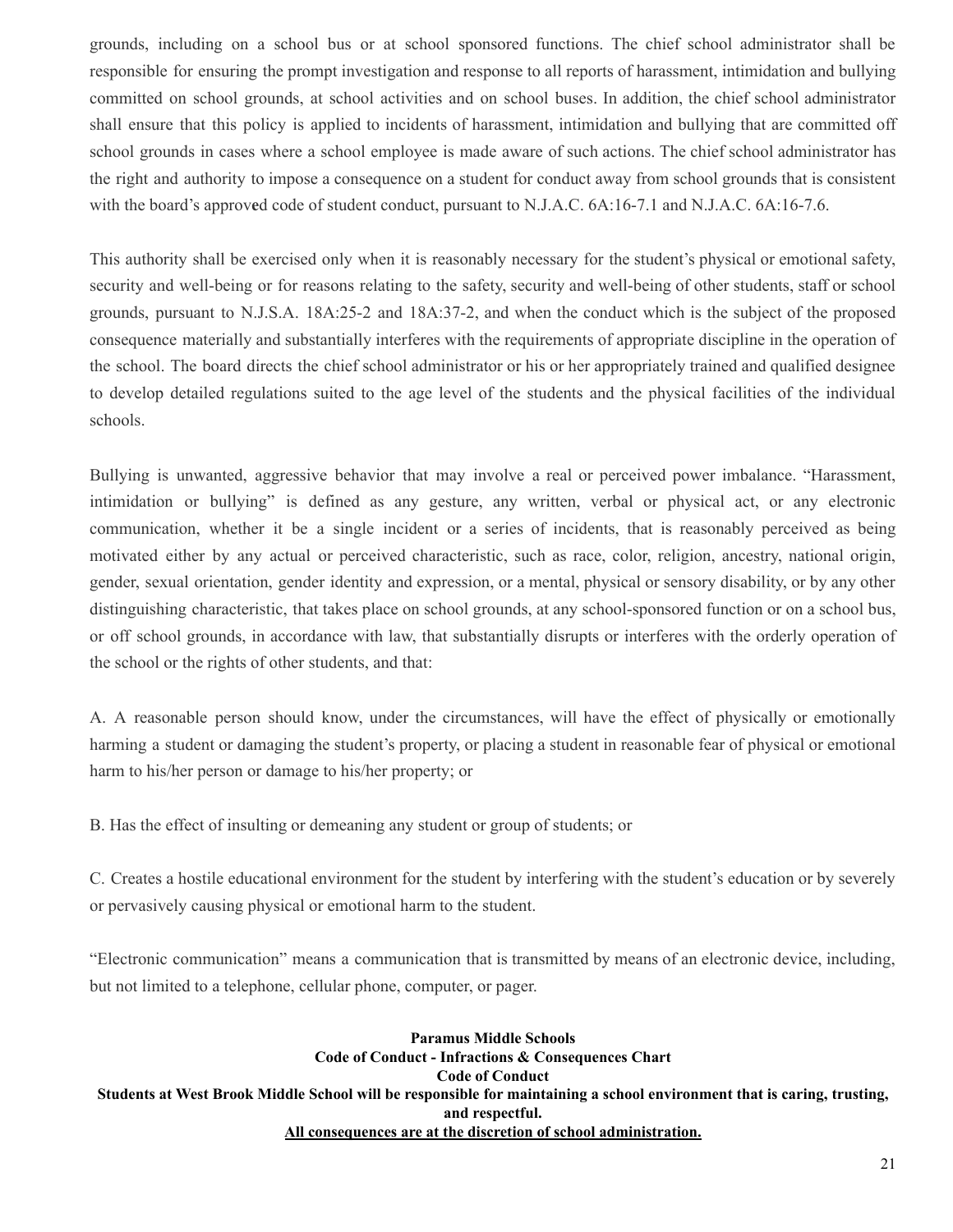### **Tier One: Non-Violent, Uncooperative, Non-Compliant Behaviors**

- Teacher implements classroom-based student support interventions: e.g. re-state classroom expectations; verbal warning of next step; loss of privilege
- Teacher/staff member holds an individual conference with the student
- Conference with student maintained by the teacher
- Teacher contacts the parent/guardian via telephone and/or email. Record of contact maintained by the teacher (via Google Doc/Form)

# LEVEL I MISBEHAVIORS**:**

- Disruptive behavior (not preemptively addressed by classroom management)
- Not following classroom norms & expectations
- Missing assignments/unprepared for class
- Low-level disrespect/disobedience
- Repeated tardiness to class
- Profanity (not directed at staff)
- Inappropriate language/gestures
- Hall pass misuse
- Leaving class early
- Inappropriate Chromebook/Cell phone use (see Tech agreement)
- Peer concerns/conflicts
- Minor insubordination
- Public Displays of Affection
- Repeated Issues/Non-responsive to interventions

### *Examples of Classroom Level Interventions and Consequences*

- Warning (written or verbal) Letter of apology
	-
- Behavior contract Loss of privileges
	-
- Teacher conference with the student Seat change
- 
- 
- Mentoring Written reflection about the incident
- Guidance referral for individual and/or small group intervention
- Parent contact (phone, letter, conference) Confiscation of device
- Before or after school detention (Teacher) Reinforcement of appropriate behaviors
- 
- 
- 
- Peer Mediation Suggest short break (under 5 min)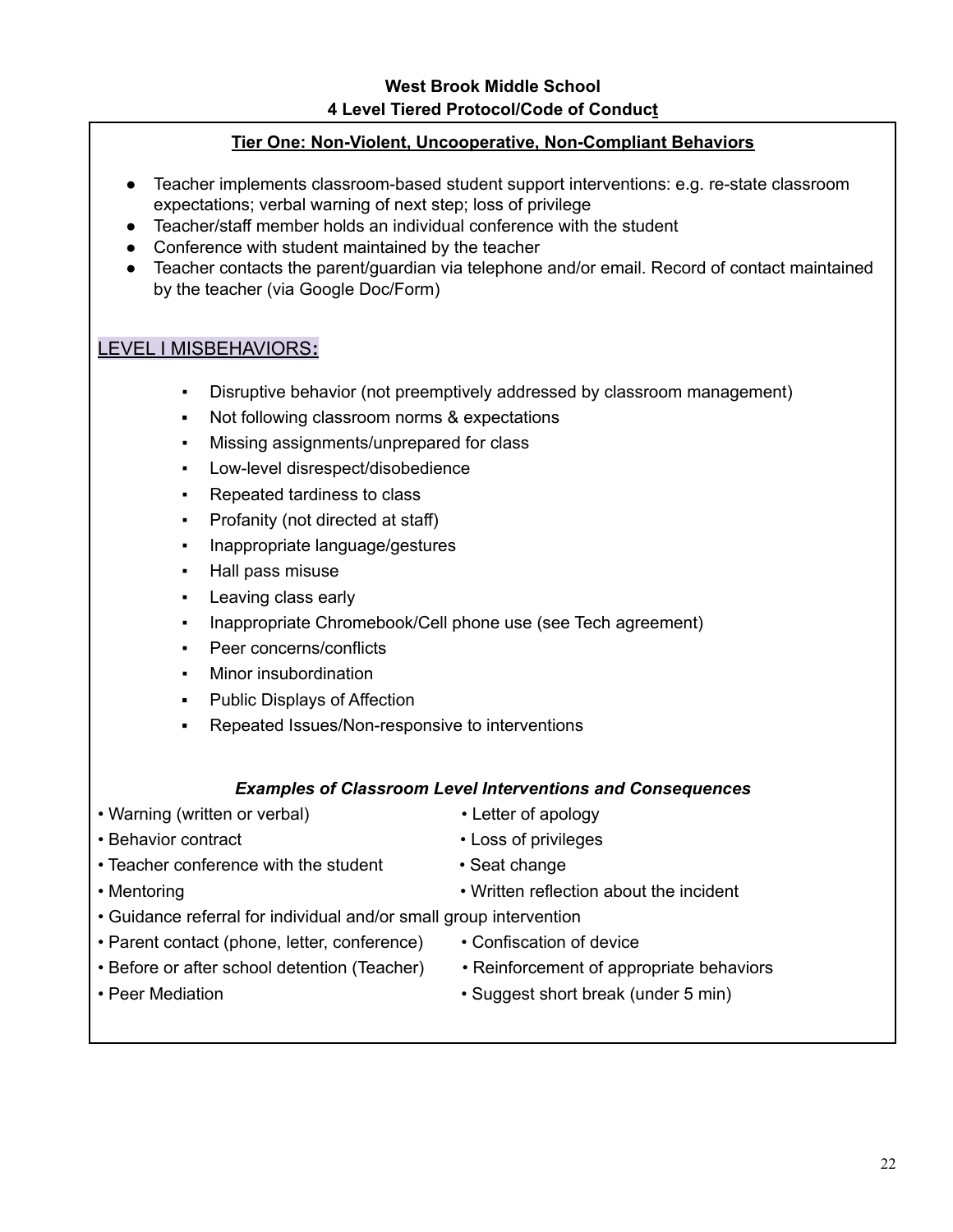### **Tier Two: Non-Violent, Disruptive, Disorderly Behaviors (or >5 Tier 1 Incidents)**

- Restorative Practices/Assignments
- Teacher reviews classroom-based student support interventions and implements additional supports and/or loss of privileges
- If additional support is needed, referral to counselor/nurse/case manager/social worker or Intervention & Referral Services (I&RS) team
- Teacher/staff member holds a conference with parent/guardian to collaborate on how best to support student's success. Record of the conference with parent/guardian maintained by the teacher (via Google Doc/Form)
- Possible in-school disciplinary consequences, e.g. detention, denial of participation in extracurricular activities, and/or school functions

# LEVEL II MISBEHAVIORS:

- Habitual Defiance/Disruption
- Skipping/cutting class
- **Hurtful Teasing/Conflict**
- Cheating/Plagiarism
- **Stealing**
- Lying to an Adult
- Defacing Property
- **Aggressive Physical Behavior**
- Extreme Disrespect
- **Explicit Profanity**
- Consistent Misuse of Chromebook/Cell Phone
- Abuse of Internet Etiquette
- **Public Displays of Affection**
- Verbal Fighting
- **HIB**

# *Examples of Classroom Level Interventions and Consequences*

- Warning (written or verbal) Letter of apology
	-
- Behavior contract Loss of privileges
- 
- 
- Teacher conference with the student Seat change
- 
- Mentoring (Peer or Adult) Written reflection about the incident
- Guidance referral for individual and/or small group intervention
- Parent contact (phone, letter, conference, email) Confiscation of device & sent to the office
- Before or after school detention (Teacher or Central)
- Reinforcement of appropriate behaviors Conference with Counselor (Notification)
- Complete Presentation/Report on topic Complete Student problem-solving worksheet
	-
- Replacement of damaged items. Community Service/Restorative Practice
	-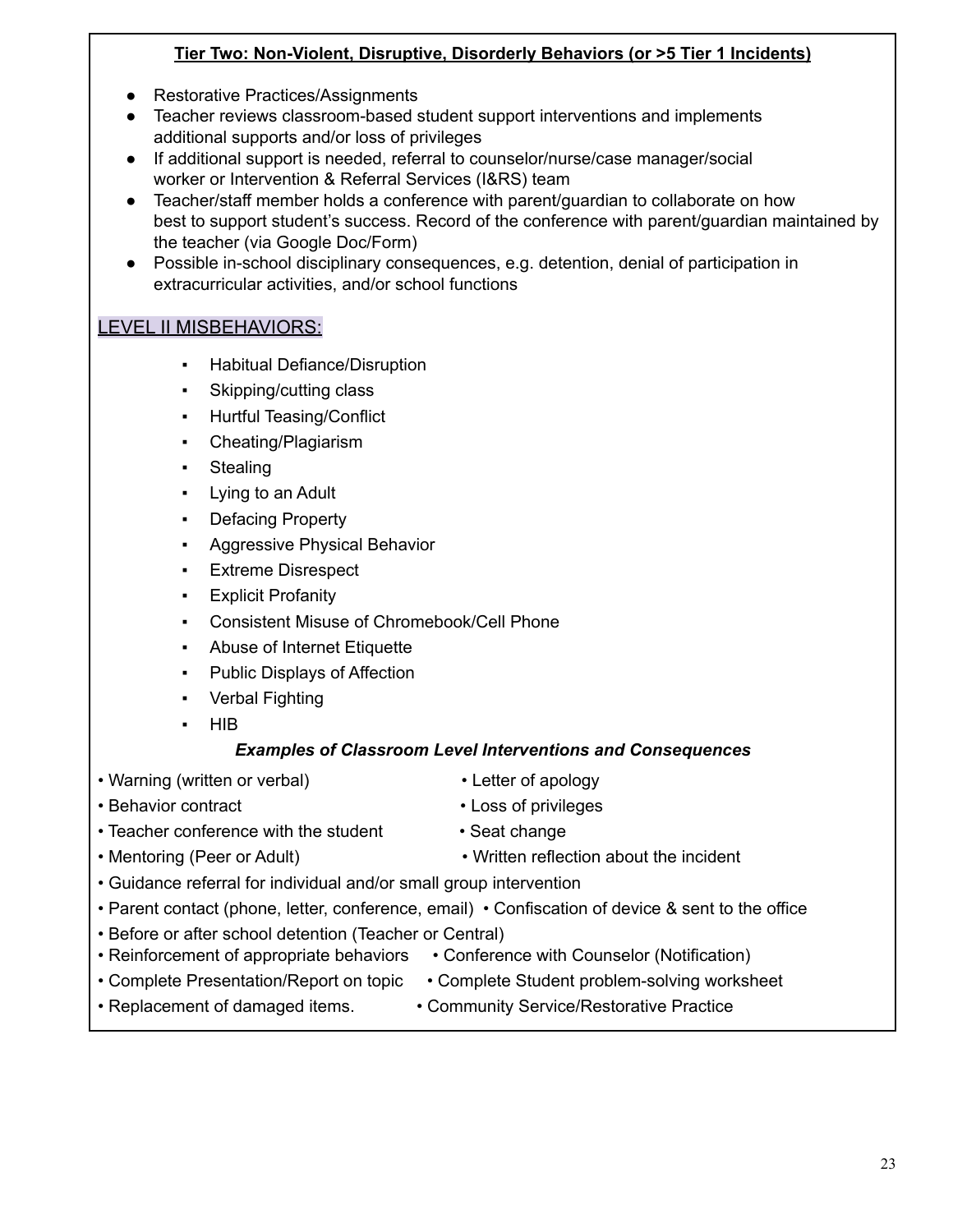### **Tier Three: Injurious, Harmful, and/or Habitual Behaviors**

- Teacher/staff member refers the incident to the principal or designee; request assistance from office or SRO
- Possible referral to counselor/nurse/case manager/social worker/Intervention & Referral Services (I&RS) team
- Parent/guardian contacted by the principal or designee
- Parent/guardian conference with the principal or designee. Record of contact and/or conference with parent/guardian maintained by the principal or designee
- Possible in-school disciplinary consequences
- Referral to mediation if appropriate and/or a restorative conference with affected parties

# LEVEL III MISBEHAVIORS:

- **Threats of Violence**
- Vandalism
- **Physical Violence**
- Drug/ or Weapon Possession (including any object that could function as a weapon)
- Harassment/Bullying
- Cheating/Plagiarism
- **Fighting**
- Outright Insubordination (refusal to comply with adult directions)

### *Examples Interventions and Consequences*

- Letter of apology  **Loss of privileges**
- 
- Teacher conference with the student Confiscation of device
- Parent contact (phone, letter, conference) Mentoring
- Before or after school detention (Central or Administrative)
- Reinforcement of appropriate behaviors Replacement of damaged school items
- 
- Complete Presentation/Report on topic
- Complete Student problem-solving worksheet
- Guidance referral for individual and/or small group intervention
- Community Service/Restorative Practice

### **Tier Four: Infractions that are highly serious or cause imminent danger to self or others**

- Immediate referral to principal or designee
- Parent/guardian contacted by principal or designee
- Parent/guardian conference with principal or designee
- Mandatory referral to counselor/nurse/case manager/social worker/Intervention & Referral Services (I&RS) team
- In-school disciplinary consequences
- Contact police/fire department, if appropriate
- Referral to mediation if appropriate and/or a restorative conference with affected parties
- Consider restitution
- Behavior contract. Written reflection about the incident
	-
	-